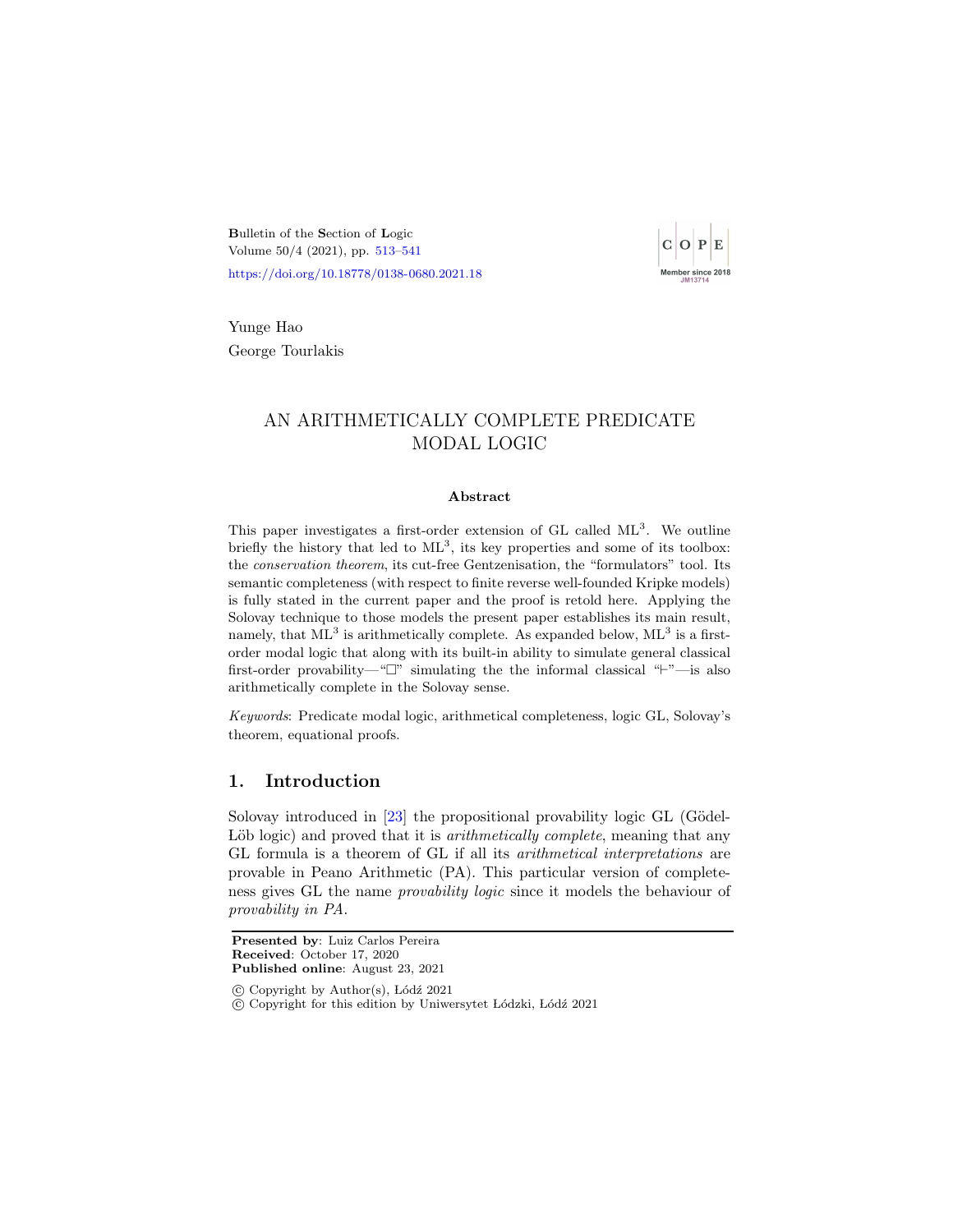There has been a lot of interest in discovering first-order provability logics (cf. [\[3\]](#page-26-0)). The obvious idea seemed to be defining *extensionally* a "Quantified  $GL$ "—or  $QGL_1$  $QGL_1$ <sup>1</sup>—as the set of *theorems P* below, over a firstorder *classical* language augmented by the modal  $\Box$  that has the property that  $\Box A$  has the same free variables as A for all formulae A.

<span id="page-1-0"></span>
$$
QGL_1 = \{P : \vdash_{PA} f(P) \text{ for every arithmetical interpretation } f\} \quad (1.1)
$$

Vardanyan however showed([\[29\]](#page-28-1)) that this first-order logic is not recursively axiomatisable; in fact he proved a stronger result: The  $QGL<sub>1</sub>$  of  $(1.1)$  is  $\Pi_2^0$ -complete.

Thus the idea of taking "QGL" extensionally failed badly as we cannot make it into a tangible axiomatic system that is *usable*.

Another "QGL" was built "forward" rather than "backward", namely, as an already (recursively) axiomatised first-order extension of GL over the same language as [\(1.1\)](#page-1-0), with the same behaviour of  $\Box$  vis a vis free variables, as that of  $QGL<sub>1</sub>$ .

This *intentional* logic QGL, being necessarily *different* from the  $QGL<sub>1</sub>$ above in view of Vardanyan's result, has a minimal (finite) set of modal axioms added on top of the usual first-order classical axioms (cf. [\[2,](#page-25-0) [17,](#page-27-1) [26\]](#page-27-2)). It turns out that this QGL has shortcomings too:

- It has no cut-free *Gentzenisation*, i.e., no cut-free Gentzen-equivalent logic (cf.  $[2]$ ).
- It is not complete with respect to any class of Kripke frames and it is not arithmetically complete, both of the last two negative results being due to Montagna [\[17\]](#page-27-1).

In  $[1, 12]$  $[1, 12]$  a first-order QGL-like extension of GL is investigated and proved to be arithmetically complete. However, while on one hand  $\Box$  was still "transparent" to free variables, on the other the "finite" Kripke models were overly restrictive: The *domains* of each world were required to be *finite* as well and to satisfy certain inclusion relations at that.

Later on, Yavorsky  $[30]$  modified QGL into QGL<sup>b</sup>, where this time the modal operator  $\Box$  binds all free variables in a formula making them invisible: every  $\Box A$  is a sentence. QGL<sup>b</sup> is recursively axiomatised and

<sup>&</sup>lt;sup>1</sup>There is a QGL<sub>2</sub>—our numbering meaning to distinguish the two—that we will simply call QGL.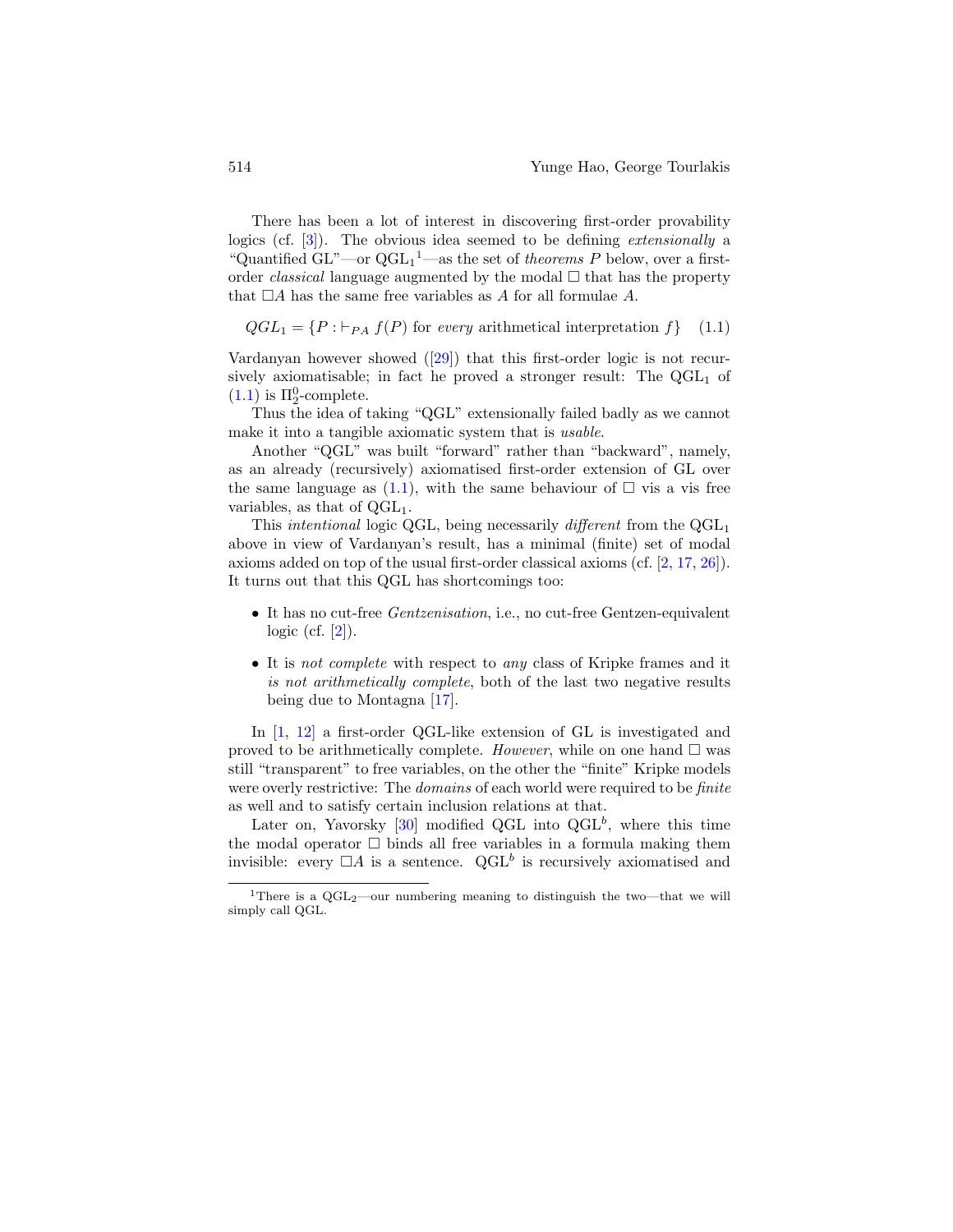its primary rules are modus ponens, *strong generalisation*  $A \vdash (\forall x)A$  and strong necessitation  $A \vdash \Box A$ . He proved that it is arithmetically complete.

A closely related first-order logic is the  $ML^3$  of [\[19\]](#page-27-3), with essentially the same set of axioms and also with an "opaque"  $\Box$ , but for technical reasons this has only the first two of the above rules as primary, "hiding" necessitation in the axioms in the style of  $[22]$ , thus,  $ML^3$  has an *admissible* rule of weak necessitation instead: If  $\vdash A$  then  $\vdash \Box A$ .

It has been long understood by the research community working on provability predicate modal logics that the failure of the attempts to obtain a first-order recursively axiomatised provability logic was due to the insistence on having a "transparent"  $\Box$ .

Indeed, the concluding remarks in [\[30\]](#page-28-2) note the detrimental effects of a "transparent"  $\Box$  on arithmetical completeness. Thus, while the earlier paper of [\[1\]](#page-25-1) obtained arithmetical completeness of a predicate modal logic with a transparent  $\Box$  it did so on the condition that such a logic had severely restricted finite Kripke models ("finite" applying to the domains of said models as well).

Yavorski [\[30\]](#page-28-2) successfully experimented with an *opaque*  $\square$  and with the restricted Barkan formula

<span id="page-2-0"></span>
$$
\Box A \to \Box(\forall x)A \tag{1.2}
$$

as one of his axioms and showed that  $QGL<sup>b</sup>$  is a first-order provability logic. His paper does not explain the significance of the choice of  $(1.2)$  (see however [\[27,](#page-27-5) [28,](#page-27-6) [26\]](#page-27-2) who chose this axiom for reasons totally unrelated to arithmetical comleteness).

Through a different route, with some interesting intermediate stops,  $[27, 28, 19]$  $[27, 28, 19]$  $[27, 28, 19]$  $[27, 28, 19]$  $[27, 28, 19]$  arrived at the logic  $ML^3$  that is the focus of the present paper, while  $[26]$  further explored the significance of axiom  $(1.2)$  in ML<sup>3</sup> and M<sup>3</sup>, in particular proving

- It is independent from the other axioms
- If removed, the resulting logics are arithmetically *incomplete*.

Thus, all other axioms being left as is,  $(1.2)$  is *essential* for arithmetical completeness.

 $ML<sup>3</sup>$  has an interesting and consistent history. [\[27,](#page-27-5) [28\]](#page-27-6) introduced  $M<sup>3</sup>$ in response to a problem stated in [\[9\]](#page-26-2). The authors of the latter noted that formal (classical) equational proofs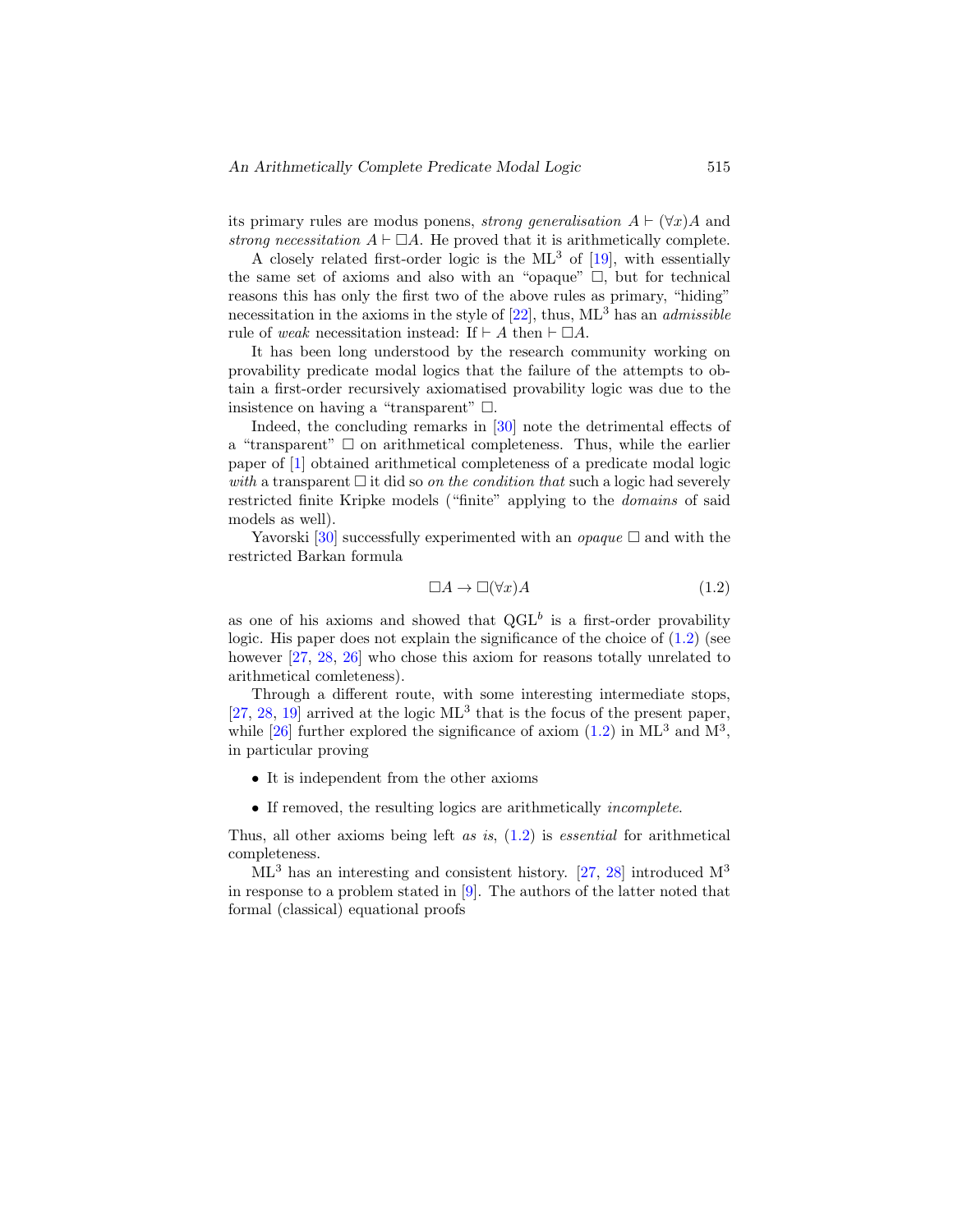metatheoretical step  
\n
$$
A_1 \Leftrightarrow {}^2A_2 \Leftrightarrow \ldots \Leftrightarrow A_i \qquad \qquad \overbrace{\qquad \vdash \neg} \qquad (\forall x) A_i \Leftrightarrow \ldots \Leftrightarrow A_n
$$

must be necessarily *disconnected* at the step above where we want to state " $A_i$  iff  $(\forall x)A_i$ ". The step is metatheoretical because the formal  $A_i \Leftrightarrow$  $(\forall x) A_i$  is invalid, in particular  $A_i \to (\forall x) A_i$  is. Thus [\[9\]](#page-26-2) asked: Given that  $\vdash A_i$  iff  $\vdash (\forall x)A_i$  holds in the metatheory, can we recast the equational proof above within modal logic like this

$$
\Box A_1 \Leftrightarrow \Box A_2 \Leftrightarrow \ldots \Leftrightarrow \Box A_i \Leftrightarrow \Box(\forall x) A_i \Leftrightarrow \ldots \Leftrightarrow \Box A_n
$$

where  $\Box$  means classical provability ( $\vdash$ ), and thus make all classical equational proofs so translated both formal (within modal logic) and also connected?

[\[27,](#page-27-5) [28\]](#page-27-6) answered this question affirmatively, building the first-order modal logic  $M<sup>3</sup>$  and proving *semantically* (via Kripke models) their *con*servation theorem which, essentially, states

<span id="page-3-0"></span>
$$
A \vdash B \text{ classically iff } \vdash \Box A \to \Box B \text{ modally} \tag{1.3}
$$

M<sup>3</sup> is a first-order extension of the propositional modal logic K4, and was introduced to satisfy  $(1.3)$ , that is, to be a "provability logic" for *pure clas*sical predicate logic rather than for PA. Such a provability logic is especially useful in the practice of equational proofs of [\[4,](#page-26-3) [8,](#page-26-4) [25\]](#page-27-7).

[\[27,](#page-27-5) [28\]](#page-27-6) and the related [\[13\]](#page-26-5) contain several examples of disconnected classical equational proofs that [\(1.3\)](#page-3-0) helps to convert into connected modal translations of the former proofs.

There were two key design criteria for  $M^3$ :

•  $\Box$  in M<sup>3</sup> (and later ML<sup>3</sup>) has to be opaque, that is,  $\Box A$  is closed for all formulae A, since for classical first-order strong generalisation logic (cf. [\[16,](#page-27-8) [21,](#page-27-9) [24\]](#page-27-10)) we have  $A \vdash (\forall x)A$ . In the words of [\[27,](#page-27-5) [28\]](#page-27-6),

The motivation regarding [free] object variables [in  $\Box A$ ] is our intended intuitive interpretation of  $\Box$  as the classical  $\vdash$ , and therefore as the classical  $\models$  as well. When we say  $\mathscr{C} \models A$ " classically, we mean that for all structures where

<sup>&</sup>lt;sup>2</sup>Conjunctional formal equivalence. That is,  $A \Leftrightarrow B \Leftrightarrow C$  is defined to mean  $A \equiv B$ and  $B = C$ .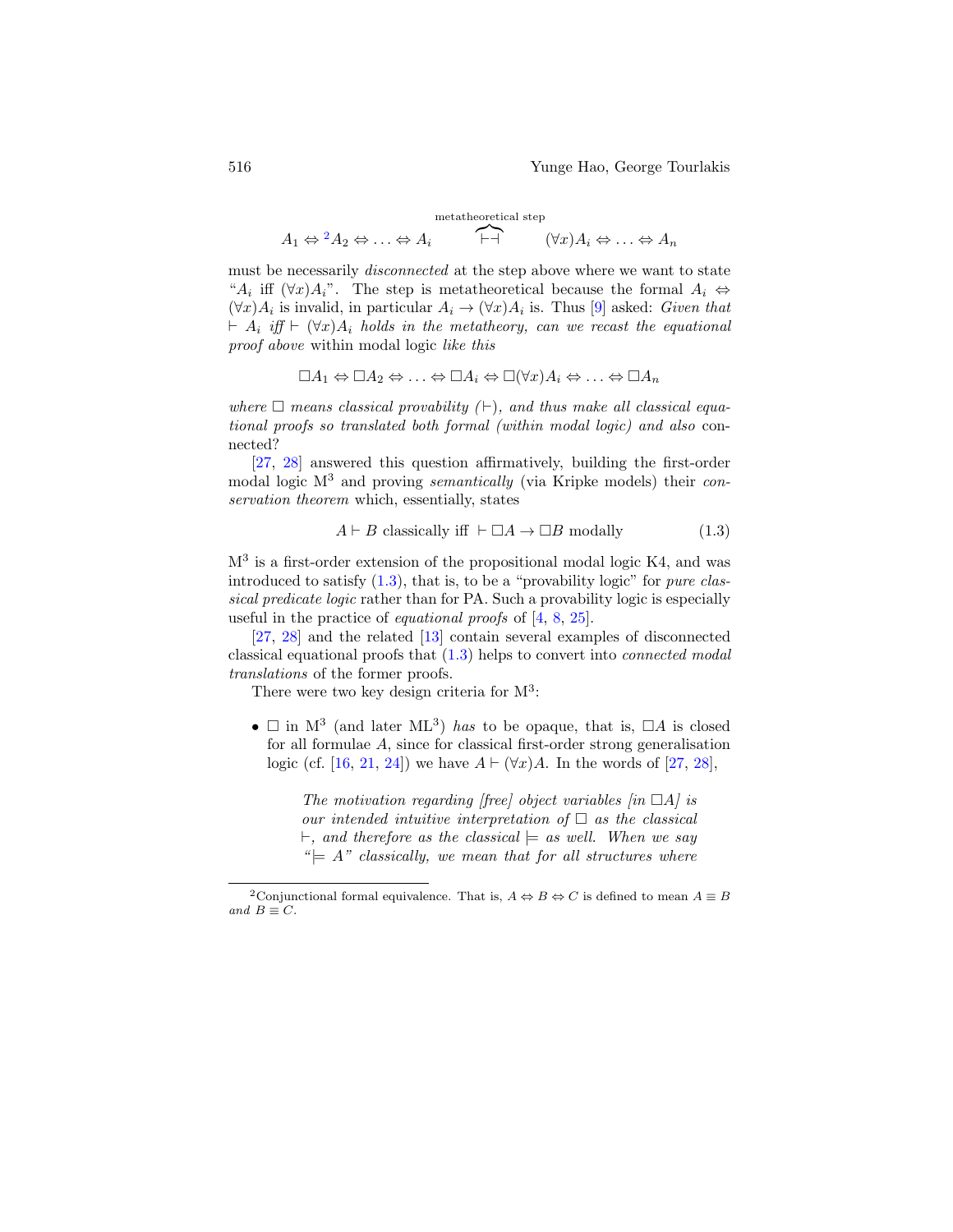we interpret A, and for all value-assignments to the free object variables of A, the formula is true. Thus the variables in a statement such as " $\models A$ " are implicitly universally quantified and are unavailable for substitutions.

• We have strong generalisation in M<sup>3</sup> (and ML<sup>3</sup>), that is  $A \vdash (\forall x)A$ , and thus we *must* have, by [\(1.3\)](#page-3-0), the special case  $\Box A \rightarrow \Box (\forall x)A$  the  $(1.2)$  above—as a (modal) theorem. The easy approach to have this special case as a theorem was to adopt it as an axiom. It was not known to the authors of  $[27, 28, 13, 19]$  $[27, 28, 13, 19]$  $[27, 28, 13, 19]$  $[27, 28, 13, 19]$  $[27, 28, 13, 19]$  $[27, 28, 13, 19]$  at the time whether  $(1.2)$ was independent of the remaining axioms. This was established to be the case by one of the authors later [\[26\]](#page-27-2).

Thus the above (original) interpretation of  $\Box$  in  $M^3$  and its extension  $ML^3$  is totally different from the interpretation of the  $\square$  in GL. The box operator of GL is interpreted *arithmetically* as, essentially,  $\Theta(x)$ , defined below in this paragraph. The interpretation mapping is usually denoted by <sup>∗</sup> . Thus, by induction on the formation of GL formulae, atomic formulae A of GL are mapped to arbitrarily chosen sentences A<sup>∗</sup> of PA. For the induction step \* *commutes* with  $\neg$  and  $\wedge$ , that is,  $(\neg A)^*$  is  $\neg A^*$  and  $(A \wedge B)^*$ is  $A^* \wedge B^*$ . Finally,  $(\Box A)^*$  is interpreted as  $\Theta(\ulcorner A^*\urcorner)$ —which says " $A^{**}$ " is a PA-theorem—where  $\lceil X \rceil$  denotes the Gödel number of X [\[22,](#page-27-4) [7\]](#page-26-6). The  $\Sigma_1$ formula  $\Theta(x)$  stands for  $(\exists y) Pr(y, x)$  where  $Pr(y, x)$  is true iff the Gödel number  $y$  codes a PA-proof of the formula with Gödel number  $x$ . Thus  $\Theta(x)$  is true iff x is the Gödel number of a theorem of PA.

The logic ML<sup>3</sup> was introduced in [\[19\]](#page-27-3), adding Löb's axiom  $\square (\square A \rightarrow \square A)$  $(A) \to \Box A$  to  $M^3$  $M^3$ ,<sup>3</sup> thus it is a first-order extension of both GL and  $M^3$ , and hence can (provably) simulate classical provability  $\vdash$  through  $\Box$  as well.  $ML^3$  is over the same language as its predecessor  $M^3$ , and in particular,  $\Box A$  is closed for all A.

[\[18,](#page-27-11) [19\]](#page-27-3) developed the proof theory for  $M^3$  and  $ML^3$  by devising cut-free Gentzenisations of each, called GTKS and GLTS respectively. They gave completely detailed proofs of the admissibility of cut in each logic. Using a Gentzen logic as a proxy to study the proof theory of some Hilbert-style logic is a well-known methodology that profits from the subformula property of cut-free Gentzen proofs.

<sup>&</sup>lt;sup>3</sup>While Löb's axiom can prove the axiom  $\Box A \to \Box \Box A$  of  $M^3$ , we will retain it here for technical convenience as was done in [\[19\]](#page-27-3).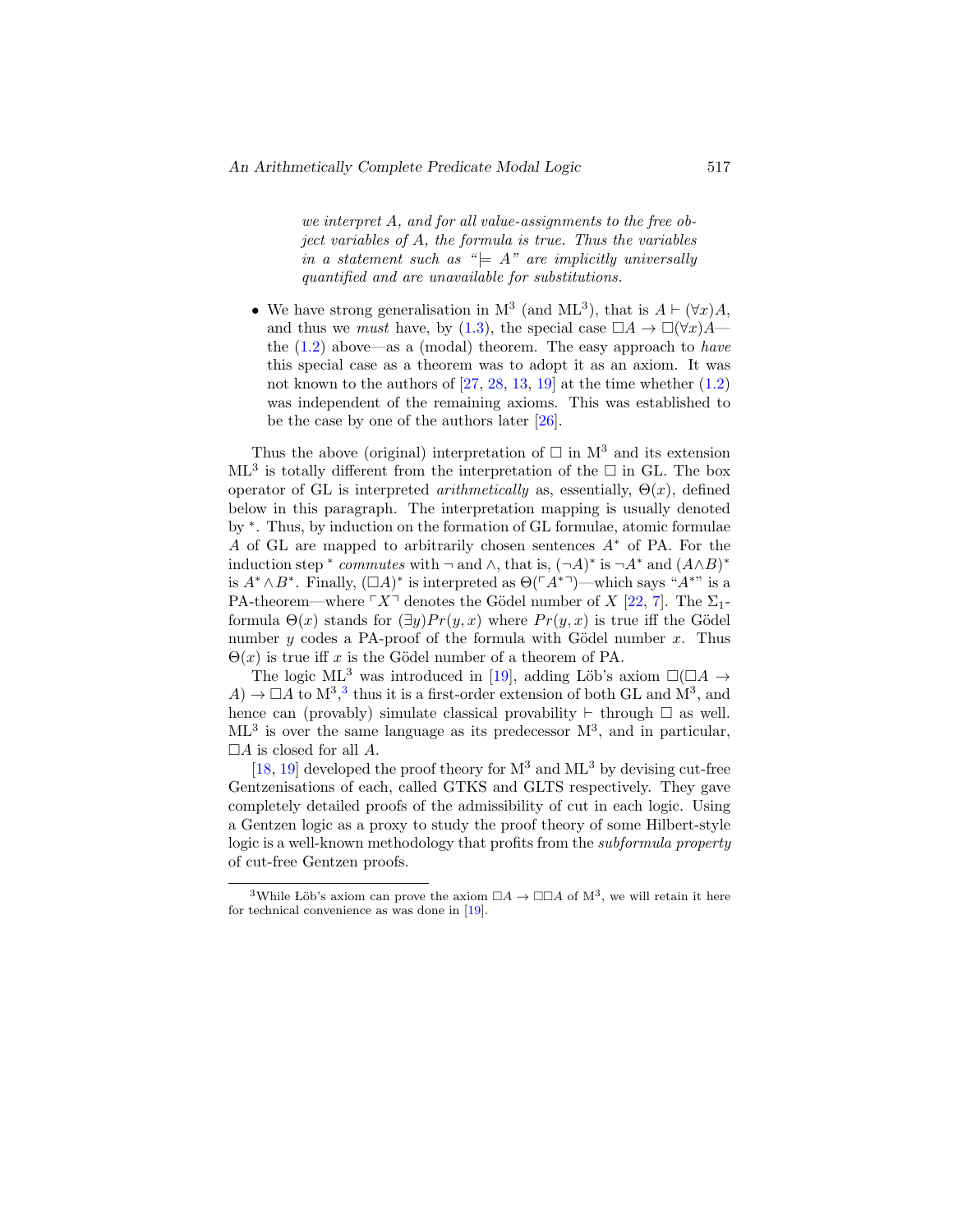In fact one of the results in the aforementioned references was a prooftheoretic (syntactic) proof of  $(1.3)$ .

We also note in this historical review that  $[6]$  devised significantly shorter proofs than those in [\[18,](#page-27-11) [19\]](#page-27-3) for the admissibility of cut in each of  $M^3$  and  $ML^3$ .

[\[20\]](#page-27-12) introduced certain formula to formula mappings named formulators (formula translators). Such mappings preserve proofs in logics such as  $M^3$ , ML<sup>3</sup>, and QGL, that is, if  $\Gamma \vdash A$  holds in any one of these logics, then for any well-chosen formulator  $\mathfrak{F}$  in each case we can have  $\mathfrak{F}(\Gamma) \vdash \mathfrak{F}(A)$ . The formulators tool allows one to do metamathematical investigations directly on Hilbert-style proofs without Gentzenisation, bypassing messy cut elimination proofs. Even for QGL, a logic that provably does not admit cutelimination  $([2])$  $([2])$  $([2])$ , the formulators tool was applied profitably  $([20, 26])$  $([20, 26])$  $([20, 26])$  $([20, 26])$  $([20, 26])$ .

For completeness sake, here is the definition of a formulator mapping  $\mathfrak{F}$ :

DEFINITION 1.1 (Formulators [\[20,](#page-27-12) [26\]](#page-27-2)). A *formula translator* or *formulator* is a mapping,  $\mathfrak{F}$ , from the set of formulae over a modal language L to itself such that:

- 1.  $\mathfrak{F}(A) = A$  for every *atomic* formula A.
- 2.  $\mathfrak{F}(A \rightarrow B) = \mathfrak{F}(A) \rightarrow \mathfrak{F}(B)$  for all formulae A, B.
- 3.  $\mathfrak{F}((\forall x)A[x]) = (\forall x)B[x]$ , where  $B[a] = \mathfrak{F}(A[a])$ .
- 4. The free variables of  $\mathfrak{F}(\Box A)$  are among those of  $\Box A$ .

Thus  $\mathfrak{F}(\Box A)$  can be almost anything, subject to the restriction stated. П

[\[19\]](#page-27-3) proved the completeness of  $ML^3$  with respect to *finite* reverse wellfounded Kripke models, and also its arithmetical soundness. Because of this, and looking back at Solovay's proof [\[23\]](#page-27-13) which heavily hinges on such finite Kripke models, the authors conjectured the arithmetical completeness of  $ML^3$  in the conclusions section (cf. also the introduction section of  $[26]$ ).

The present paper proves this conjecture, adapting the idea from [\[30\]](#page-28-2) to work with a finite consistent extension of PA rather than PA itself.

Thus  $ML^3$  is a new example of a *predicate provability logic* that can also simulate equational classical proofs.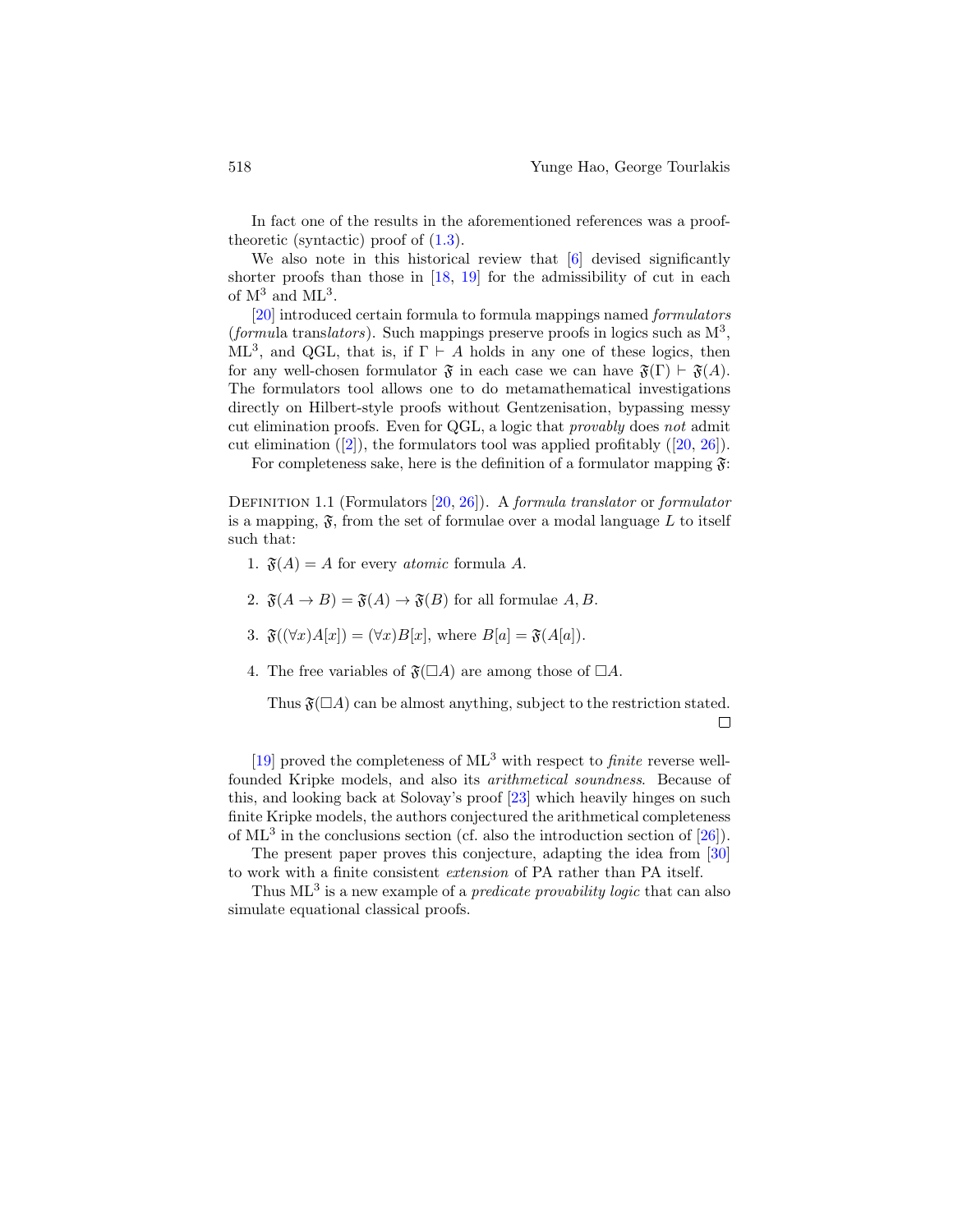### <span id="page-6-0"></span>2. Language and symbols

We will not go over the well known inductive definition of formulae over a first order alphabet (cf.  $[21, 24, 27]$  $[21, 24, 27]$  $[21, 24, 27]$  $[21, 24, 27]$ ),<sup>[4](#page-0-1)</sup> but we will note our notational conventions.

We use specific bold lower case latin letters, with or without primes or subscripts, i, j, k, m, for arbitrary *imported* constants from  $\mathbb N$  that we will need in the semantics section.

Formulae are denoted by capital latin letters  $A, B, C$  (with or without primes or subscripts). The formal logical connectives are  $\neg$ ,  $\wedge$ ,  $\forall$ ,  $\square$ .  $\forall A$ denotes the universal closure of A, that is  $(\forall x_1)(\forall x_2) \dots (\forall x_n)A$ , where the list  $x_1, x_2, \ldots, x_n$  includes all the free variables of A. "The" is justified since we can reorder the quantification sequence and also eliminate repetitions without affecting either the meaning or the provability of the closure.

We call a formula  $\Box A$  boxed. It is always a sentence (cf. [\[26\]](#page-27-2) for the exact syntax of  $\Box A$ ). A formula is a *classical* formula if it does not contain  $\Box$ , otherwise it is a modal formula.

The connectives  $\vee, \rightarrow, \leftrightarrow, \exists$  are introduced *via definitions*. To reduce brackets in informal writing we assume the usual connective priorities and that they are all right-associative.  $\Leftrightarrow$  is metatheoretical *conjunctional* equivalence synonymous with "iff". That is,  $A \Leftrightarrow B \Leftrightarrow C$  means " $A \Leftrightarrow B$ and  $B \Leftrightarrow C^{\prime\prime}$ .

Capital Greek letters (with or without primes or subscripts) that do not match a Latin capital letter, e.g.,  $\Gamma$ ,  $\Delta$ ,  $\Phi$ , etc., denote sets of formulae.  $\Box \Delta$  denotes  $\{\Box A : A \in \Delta\}$ ,  $\forall \Delta$  denotes  $\{\forall A : A \in \Delta\}$ , and  $\Delta \Box$  denotes  $\{\forall A : \Box A \in \Delta\}.$ 

We write  $B[x := y]$ ,  $B[z := i]$  and  $B[q := A]$  to denote substitution into targets x, z, q in B.  $A(x, u, w)$  coveys that x, u, w are all the free variables of A while  $A[x, u, w]$  conveys that  $x, u, w$  may be free in A. In the former case we may write  $A(i, u, w)$ , in the latter  $A[i, u, w]$ , to indicate the result of  $A[x := i]$ .

<sup>&</sup>lt;sup>4</sup>Note that as a technical convenience towards effecting Gentzenisation, [\[19\]](#page-27-3) separates object variables into free and bound types. Here we follow the standard syntactic approach where bound vs. free is determined by how the variable is used syntactically.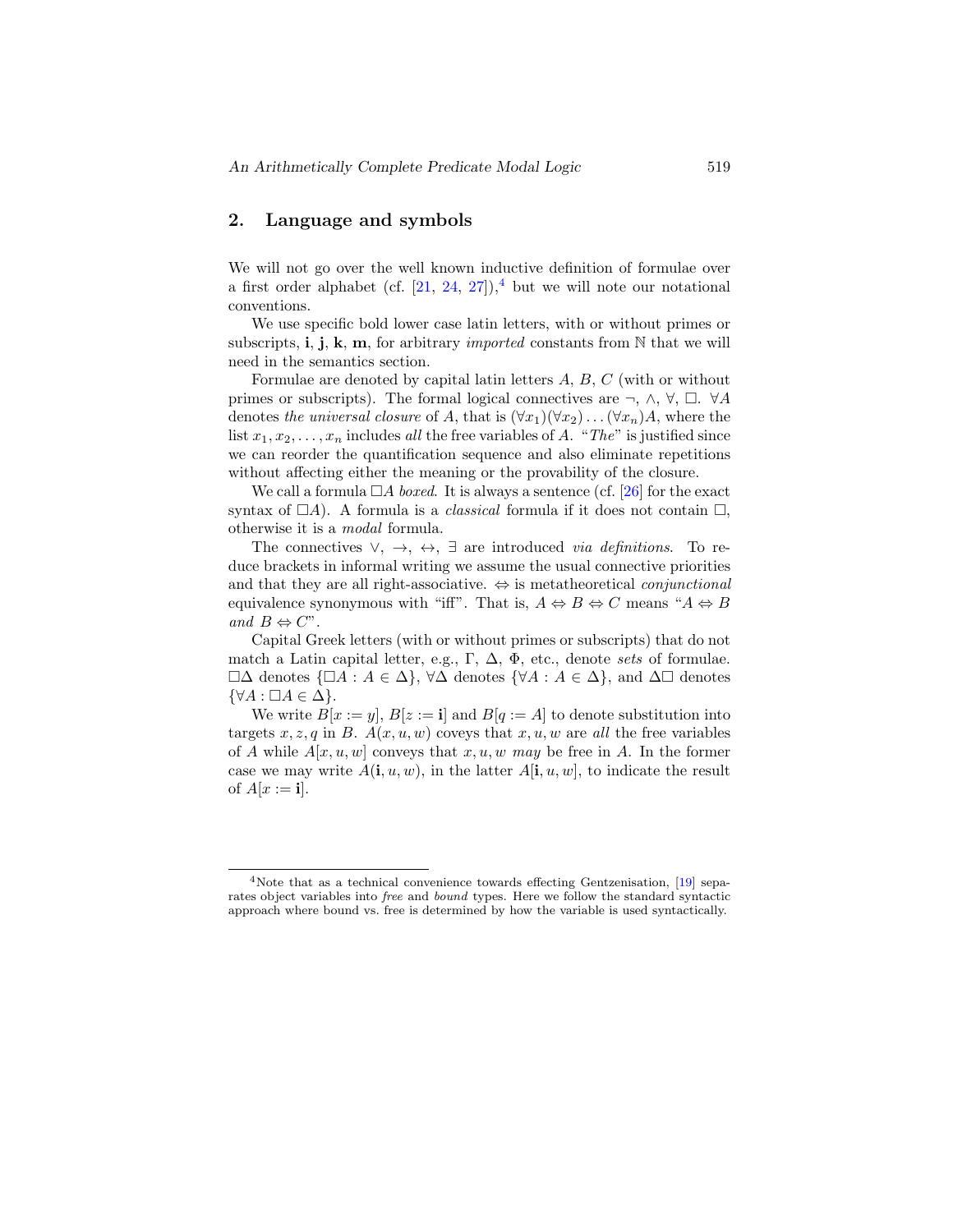# 3. The Logic ML<sup>3</sup>

The language  $L$  of  $ML^3$  in the present paper will have predicate symbols but no function symbols or constants. However, the language will later be augmented (cf. [4.2](#page-8-0) and [4.5\)](#page-9-0) to include imported constants.

<span id="page-7-0"></span>DEFINITION 3.1 (Basic Axiom Schemata of  $ML^3$ ).

A1 All tautologies

- A2  $(\forall x)A \rightarrow A[y]$  and  $(\forall x)A \rightarrow A[k]$ , if **k** is a *constant* (cf. [4.2](#page-8-0) and [4.5](#page-9-0)) that refer to *imported constants*). The result  $A[y]$  is undefined if "y is captured by a quantifier" as in, e.g., [\[24\]](#page-27-10).
- A3  $A \to (\forall x)A$ , if x does not occur free in A
- A4  $(\forall x)(A \rightarrow B) \rightarrow (\forall x)A \rightarrow (\forall x)B$
- A5  $\square(A \to B) \to \square A \to \square B$
- A6  $\square(\square A \rightarrow A) \rightarrow \square A$
- A7  $\Box A \rightarrow \Box (\forall x) A$

A8  $\Box A \rightarrow \Box \Box A$ .

The set of all instances of the schemata  $A1-A8$  is denoted by  $\Lambda$ . The set of (closed) axioms is  $\forall \Lambda \cup \Box \Lambda$ . The inclusion of  $\Box \Lambda$  is the "Smorynski trick" that "hides" weak necessitation in the axioms.

 $\Box A \rightarrow \Box \Box A$  can be derived in ML<sup>3</sup> from the schema A6, but is included for convenience to avoid also adding  $\square \square \Lambda$  to the axioms.

[\[19\]](#page-27-3) has introduced and studied a variant of  $ML^3$  above, with function and constant symbols and with equality (and its axioms) included. It is simpler—andcustomary  $([1, 12, 30])$  $([1, 12, 30])$  $([1, 12, 30])$  $([1, 12, 30])$  $([1, 12, 30])$  $([1, 12, 30])$  $([1, 12, 30])$ —to discuss arithmetical completeness without these features.  $\Box$ 

DEFINITION 3.2. The rules of inference of  $ML^3$  are two, modus ponens (MP)  $A, A \rightarrow B \vdash B$  and (strong) generalisation  $A \vdash (\forall x) A$ .<sup>[5](#page-0-1)</sup>

<sup>&</sup>lt;sup>5</sup>This is equivalent to "Γ  $\vdash$  A implies Γ  $\vdash$  ( $\forall x$ )A". Weak generalisation requires this  $\Gamma$  to contain no formula where x occurs free.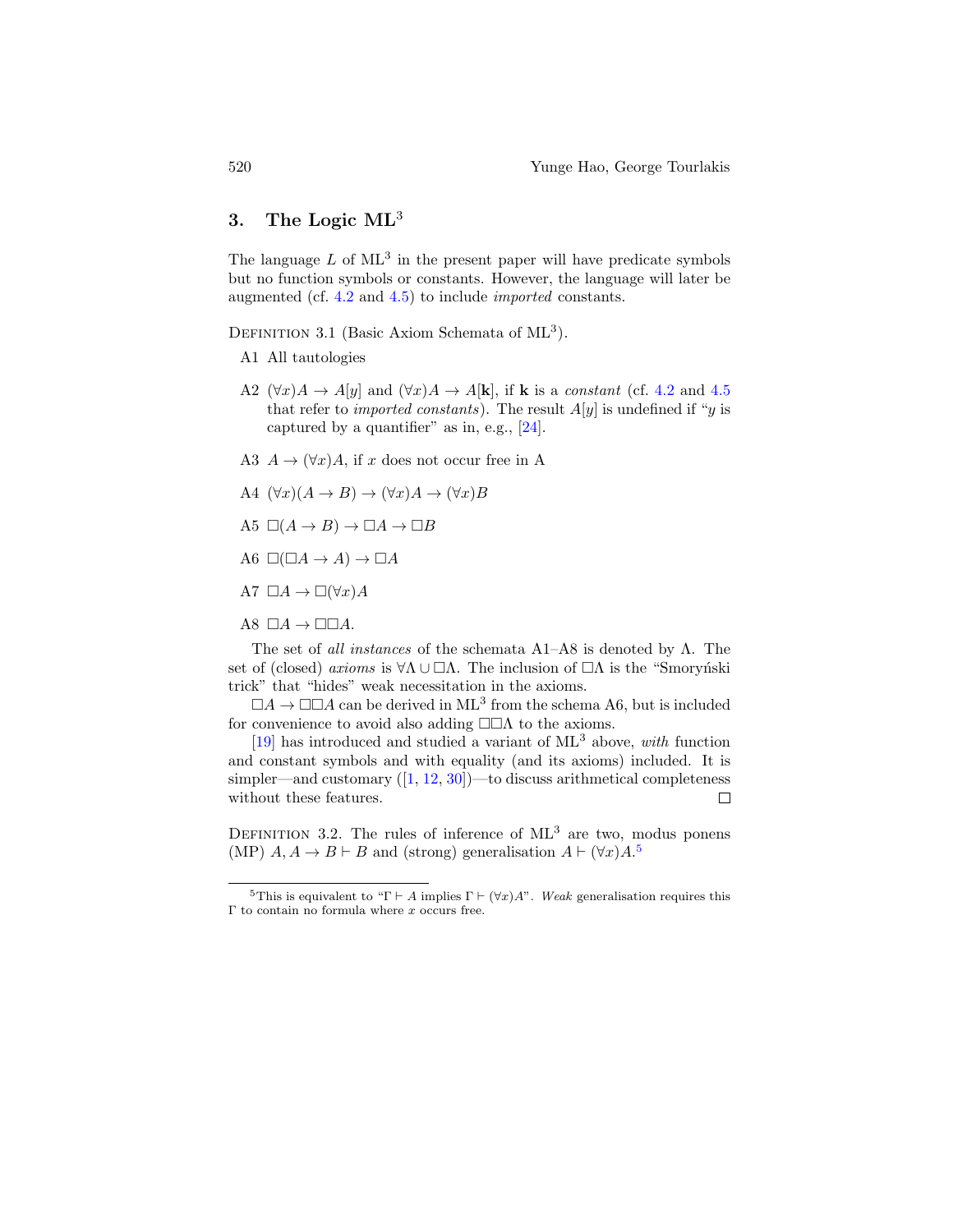$\Gamma \vdash A$  (resp.  $\vdash_{\Gamma} A$ ) in ML<sup>3</sup> means that A is derived from axioms and hypotheses Γ (resp. hypotheses Γ ∪ ΠΓ). Note that in a classical proof system  $\vdash_{\Gamma} A$  means the same as  $\Gamma \vdash A$ . П

Unlike  $QGL^b$  where necessitation is postulated as a *strong* primary rule  $A \vdash \Box A$ , in ML<sup>3</sup> weak necessitation is admissible (cf. [\[27,](#page-27-5) [19,](#page-27-3) [26\]](#page-27-2)).

*Remark* 3.3 (Tautological implication). One writes  $A_1, A_2, \ldots, A_n \models_{taut} B$ pronounced "the  $A_1, A_2, \ldots, A_n$  tautologically imply B". This means that  $A_1 \rightarrow A_2 \rightarrow \ldots \rightarrow A_n \rightarrow B$  is a tautology, in symbols,  $\models_{taut} A_1 \rightarrow A_2 \rightarrow$  $\ldots \to A_n \to B$ .  $\Box$ 

Axiom group A1 immediately implies

THEOREM 3.4 (Proof by tautological implication). If  $A_1, A_2, \ldots, A_n \models_{taut}$ B, then  $A_1, A_2, \ldots, A_n \vdash_{ML^3} B$ .

For the following see [\[19,](#page-27-3) [26\]](#page-27-2).

THEOREM 3.5 (Weak Necessitation). If  $\Gamma \vdash_{ML^3} A$ , where  $\Gamma = \Gamma' \cup \Box \Gamma'$  or  $\Gamma = \Box \Gamma', \text{ then } \Gamma \vdash_{ML^3} \Box A.$ 

#### 4. Kripke semantics

Kripke's possible worlds semantics [\[15\]](#page-26-8) is the standard model theoretic approach to modal logic.

DEFINITION 4.1 (Kripke Frames). A Kripke frame is a pair  $\mathcal{F} = \langle W, R \rangle$ where  $W$  is a non-empty set of *(possible)* worlds and  $R$  is a binary relation on W known as the accessibility relation.

We are interested in frames where  $R$  is transitive, irreflexive and reverse well-founded the latter meaning that there is no infinite R-chain  $w'Rw''Rw''' \dots$  $\Box$ 

<span id="page-8-0"></span>DEFINITION 4.2 (Pointed Kripke Frames).  $\mathcal{F} = \langle W, R, w_0 \rangle$  is a pointed Kripke frame if  $\langle W, R \rangle$  is a Kripke frame and  $w_0 \in W$  is a designated "initial" world.  $w_0$  is selected to be R-minimum, called the minimum *node*, that is,  $(\forall w \in W)(w = w_0 \lor w_0 R w)$ .  $\Box$ 

DEFINITION 4.3 (Primary Interpretation Mapping). Let  $L$  be a modal language, and let  $M_w$  be a non-empty countable set of objects, for each  $w \in W$ .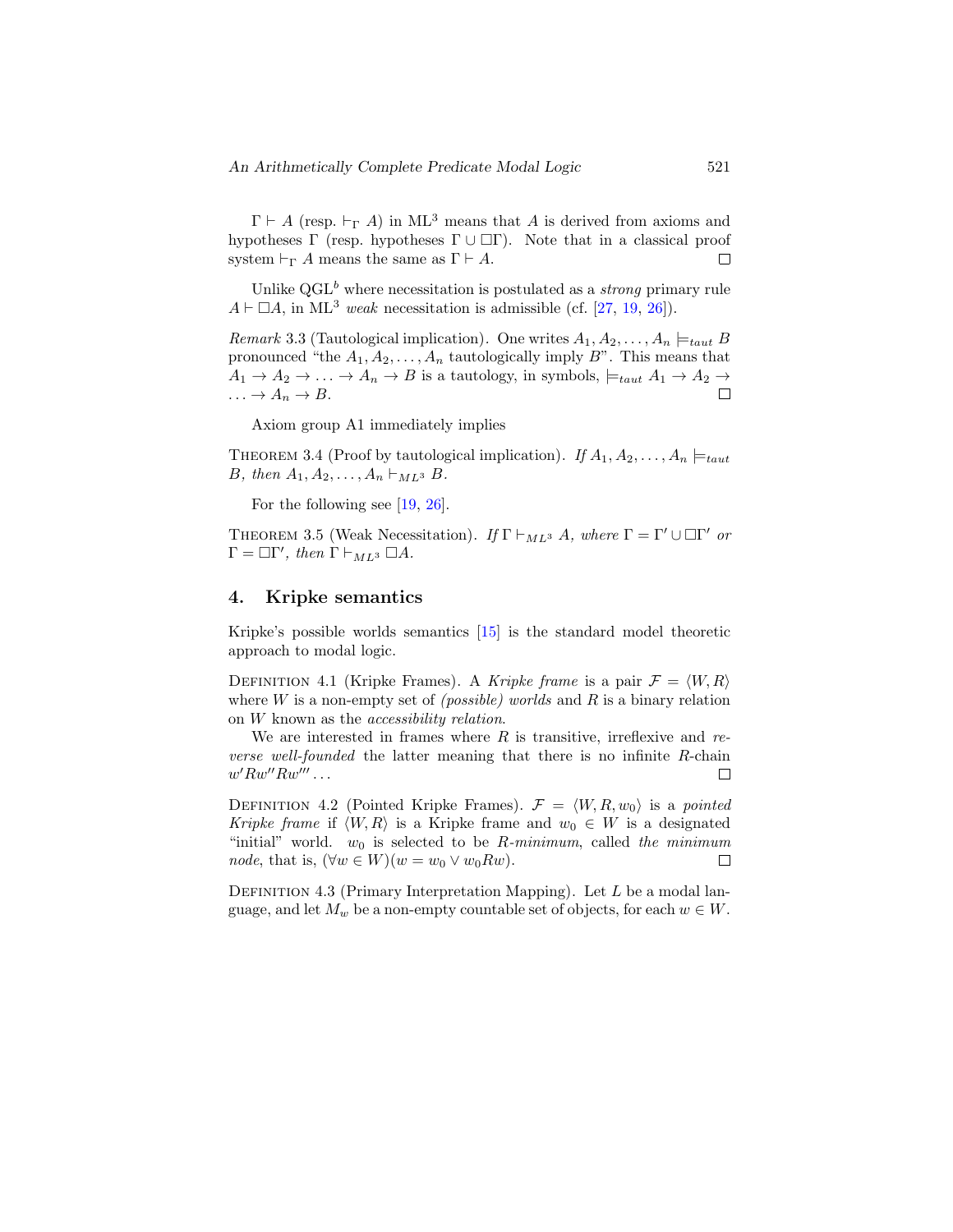$\Box$ 

 $I_w$  is an *interpretation* that maps the elements of L to the "concrete" domain  $M_w$ . It suffices to take each  $M_w$  to be enumerable since so is our alphabet and thus we take  $M_w = \mathbb{N}$ , for all  $w \in W$ . The  $I_w$  have the properties:

- 1.  $I_w(q) \in \{\mathbf{t}, \mathbf{f}\}\$ for every Boolean variable  $q \in L$ .
- 2.  $I_w(\perp) = \mathbf{f}$  and  $I_w(\top) = \mathbf{t}$ .
- 3.  $I_w(\phi) \subseteq \mathbb{N}^n$  for every predicate letter  $\phi \in L$  of arity  $n > 0$ .

We want a Henkin theory for  $L$  so rather than *assigning* (constant) values to variables we will copy values into variables. Values being meta*logical*, the Henkin trick is to import them into the language  $L$  of our logic: Every  $k \in M_w$  is imported as a formal constant **k**. The resulting language isdenoted by  $L(M_w)$  ([\[21,](#page-27-9) [24\]](#page-27-10)).

DEFINITION 4.4. If  $A(x_1, \ldots, x_n)$  is over L, then  $A(\mathbf{k}_1, \ldots, \mathbf{k}_n)$  over  $L(\mathbb{N})$ is a sentence with parameters from N.  $\Box$ 

The extended mapping for all closed formulae with parameters from  $M_w$  is defined as follows:

<span id="page-9-0"></span>DEFINITION 4.5 (Extended Interpretation; forcing truth in a world.). Firstly, we interpret all the imported constants of  $L(\mathbb{N})$ :

 $I_w(\mathbf{k}) = k \in \mathbb{N}$ , for each  $\mathbf{k} \in L(\mathbb{N})$ .

Next, by induction on *closed* formulae of  $L(\mathbb{N})$ , for every  $w \in W$ :

- 1.  $I_w(\phi(\mathbf{k_1},\ldots,\mathbf{k_n})) = \mathbf{t}$  iff  $I_w(\phi)(k_1,\ldots,k_n) = \mathbf{t}$ , for any n-ary predicate  $\phi \in L$ , where the  $k_i$  are in N.
- 2.  $I_w(\neg A) = \mathbf{t}$  iff  $I_w(A) = \mathbf{f}$  for any closed formula A of  $L(\mathbb{N})$ .
- 3.  $I_w(A \wedge B) = \mathbf{t}$  iff  $I_w(A) = \mathbf{t}$  and  $I_w(B) = \mathbf{t}$ , for any closed formulae A and B of  $L(\mathbb{N})$ .
- 4.  $I_w((\forall x)A) = \mathbf{t}$  iff  $I_w(A[x := \mathbf{k}]) = \mathbf{t}$  for all  $k \in \mathbb{N}$ , where  $(\forall x)A$  is a sentence of  $L(\mathbb{N})$ .
- 5.  $I_w(\Box A) = \mathbf{t}$  iff, for all w' such that  $wRw'$ , we have  $I_{w'}(\forall A) = \mathbf{t}$ , where A is a formula of  $L(\mathbb{N})$ , closed or not.

If a sentence A over  $L(M_w)$  satisfies  $I_w(A) = \mathbf{t}$ , then we write  $w \Vdash A$ . The notation  $w \Vdash A$  is pronounced "w forces A".  $\Box$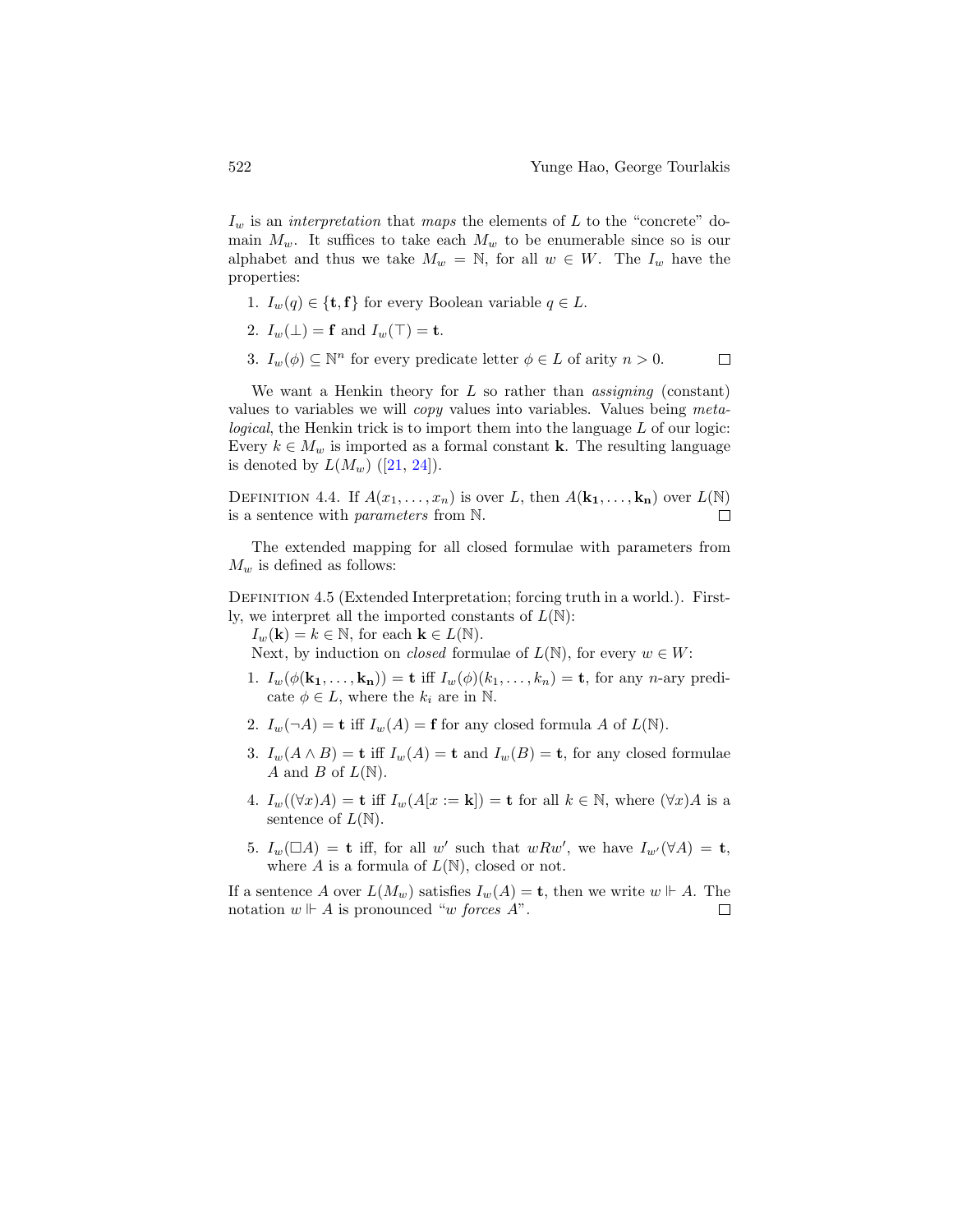DEFINITION 4.6 (Kripke Structures). A Kripke structure for the modal language L is a pair  $\mathcal{M} = (\mathcal{F}, \{(M_w, I_w) : w \in W\})$  where  $\mathcal{F}, M_w$  and  $I_w$ are defined as above.  $\mathsf{L}$ 

DEFINITION 4.7 (Truth in Kripke Models). For a modal language  $L$  and a modal formula A of L, a structure  $\mathcal{M} = (\mathcal{F}, \{(M_w, I_w) : w \in W\})$  where  $\mathcal{F} = (W, R, w_0)$  is a Kripke model of A, iff A is true in M at  $w_0$ , meaning  $I_{w_0}(\forall A) = \mathbf{t}$ , that is,  $w_0 \Vdash \forall A$ . We can also write  $\models_{\mathcal{M}} A$  in this case.

We will not use the related concept of *validity* in a Kripke structure (defined as truth in *every* world) as it is equivalent to  $w_0 \Vdash \Box A \wedge \forall A$ .

For a modal language L and a set  $\Gamma$  of formulae of L, a structure M is a Kripke model of  $\Gamma$  iff M is a Kripke model of *every* A in  $\Gamma$ , written, metatheoretically, as  $\models_M \Gamma$ .

Semantic implication of X from assumptions Γ, in symbols  $\Gamma \models X$ , means that every model of  $\Gamma$  is also a model of X; metatheoretically we may indicate this definition by " $(\forall \mathcal{M})$  $\Big(\models_{\mathcal{M}} \Gamma$  implies  $\models_{\mathcal{M}} X$ <sup>"</sup>).  $\Box$ 

#### 5. Semantic completeness

This section proves the completeness of  $ML^3$  with respect to *finite* Kripke models. It is based on the Kripke-completeness of  $M^3$ .

The soundness of  $ML^3$  is proved in [\[19\]](#page-27-3) and will be omitted. It states,

PROPOSITION 5.1. For any given set of modal formulae  $\Gamma$  and any modal formula A,  $\Gamma \vdash A$  implies that  $\Gamma \models A$ , where semantics are over finite transitive and irreflexive Kripke structures.

The Consistency Theorem [\[21,](#page-27-9) [22,](#page-27-4) [24\]](#page-27-10) provides our first step towards proving the *Completeness* of ML<sup>3</sup> with respect to *finite* Kripke models.

The latter states  $ML^3 \models A$  implies  $ML^3 \models A$ , where by " $ML^3 \models A$ " we mean

<span id="page-10-0"></span> $(\forall \text{ finite, irreflexive, transitive } \mathcal{M}^f)(\models_{\mathcal{M}^f} ML^3 \text{ implies } \models_{\mathcal{M}^f} A)$  (‡)

It turns out that we can obtain  $(\ddagger)$  from the proof of the Completeness of the subtheory  $M^3$  via the latter's Consistency Theorem.

<span id="page-10-1"></span>THEOREM 5.2 (Consistency Theorem for a  $\mathcal T$  over the language of  $M^3$ ). If a set of modal sentences  $\mathcal T$  over the language of  $M^3$  is consistent, then it has a Kripke model M.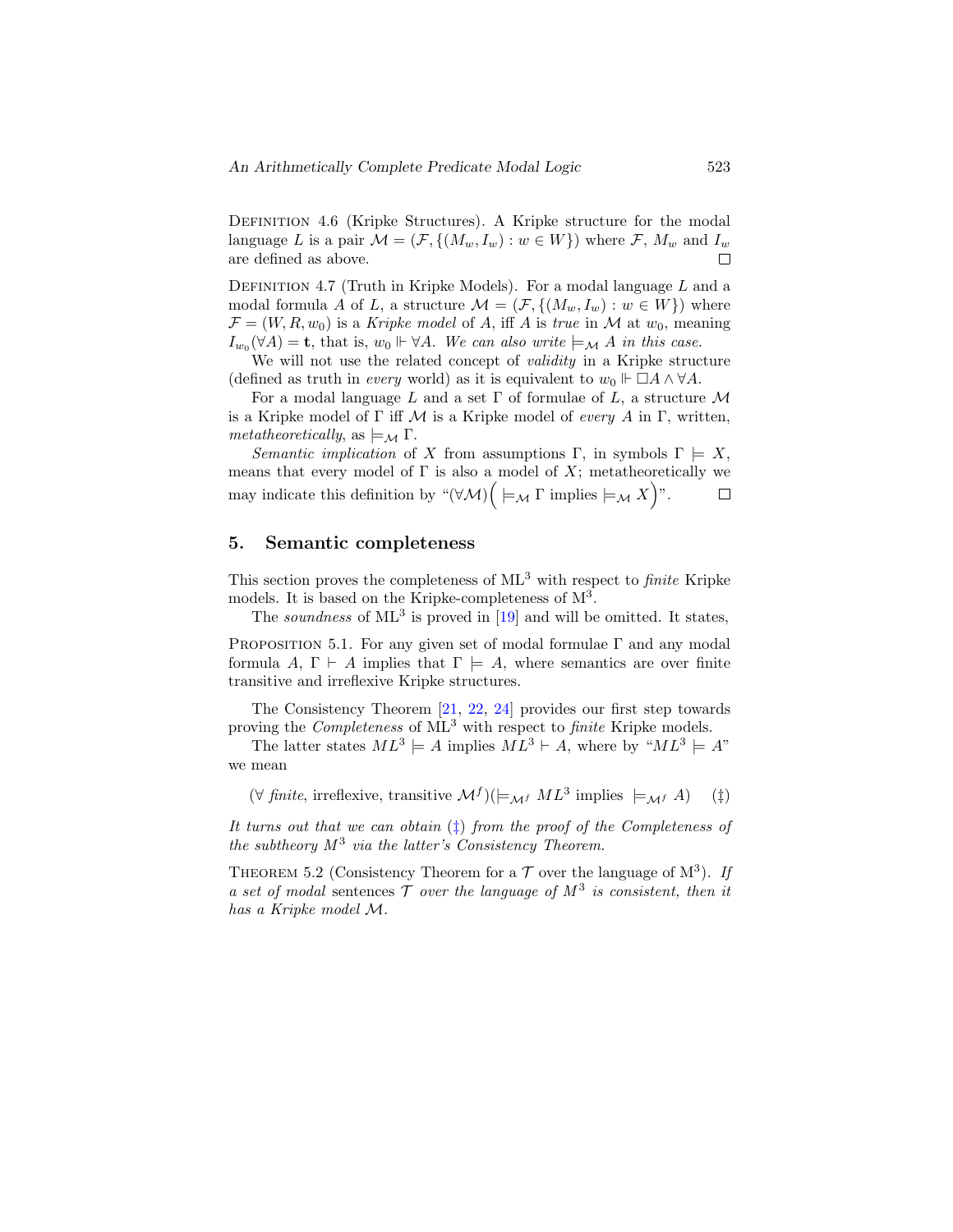PROOF:  $(28)$  The proof in its entirety can be found in loc. cit. and we will not repeat it here. In outline, let  $\mathcal T$  be a consistent closed modal theory over the language of  $M^{3.6}$  $M^{3.6}$  $M^{3.6}$  For example, if we take  $\mathcal T$  to be (intentionally) ML<sup>3</sup>, then  $\mathcal{T} = \forall \Lambda \cup \Box \Lambda$ .

Firstly, we construct (loc. cit.) a maximal consistent extension of  $\mathcal{T}$ , called a *completion* of  $\mathcal{T}$ , following Henkin (for the classical case cf. [\[21,](#page-27-9) [24\]](#page-27-10)). Since the language of  $M^3$  is enumerable it is well-known that Henkin's method will work by taking  $M_w = \mathbb{N}$ , for all  $w \in W$ , for the sought Kripke model  $\mathcal{M} = (\mathcal{F}, \{(M_w, I_w) : w \in W\})$ . Of course,  $W, w_0$  and R of  $\mathcal{F} = \langle W, R, w_0 \rangle$  are yet to be determined.

For any such completion  $\Gamma$  of  $\mathcal T$ , the central lemma is the following

LEMMA 5.3 (Main Semantic Lemma for  $M^3$ ,  $[21, 24, 28]$  $[21, 24, 28]$  $[21, 24, 28]$  $[21, 24, 28]$ ).

Let  $\mathcal T$  be a consistent set of modal sentences over the language of  $M^3$ , and let M be an enumerable set (in our case  $\mathbb N$ ). Then there is a completion  $\Gamma$  of  $\mathcal T$  over  $L(\mathbb N)$  such that

- (1)  $T \subseteq \Gamma$
- (2)  $\Gamma$  is consistent.
- (3) Maximality. For any sentence A over  $L(N)$ , either A or  $\neg A$  is in  $\Gamma$ . This implies that  $\Gamma$  is deductively closed, i.e.,  $\Gamma \vdash A$  implies  $A \in \Gamma$ . The converse trivially holds.
- (4) Henkin Property. If  $\Gamma$  proves the sentence  $(\exists x)A$  over  $L(\mathbb{N})$ , then it also proves  $A[x := m]$  for some  $m \in \mathbb{N}$ .

Now fix any completion  $\Gamma$  of  $\mathcal T$  and call it  $w_0$ . Let  $\Delta$  denote generically any such completion. We define (cf.  $[22, 28]$  $[22, 28]$ ) a relation R on the set of all completions by

<span id="page-11-0"></span>
$$
\Delta R \Delta' \text{ iff } \Delta \Box^7 \subseteq \Delta'
$$

ThisR is transitive ([\[22,](#page-27-4) [28,](#page-27-6) [19\]](#page-27-3)). Thus we let  $W = \{w_0\} \cup \{w_a : w_0 R w_a\}$ , discarding all inaccessible completions. The next lemma (not proved here) is

For all modal sentences B over  $L(\mathbb{N})$  we have  $w_a \Vdash B$  iff  $B \in w_a$  (†)

 $6A$  closed theory extensionally is just a set of sentences; its closed theorems. Intensionally a theory usually is a set of rules and closed axioms intended to generate its set of theorems.

 $7\Delta\Box$  is defined in Section [2.](#page-6-0)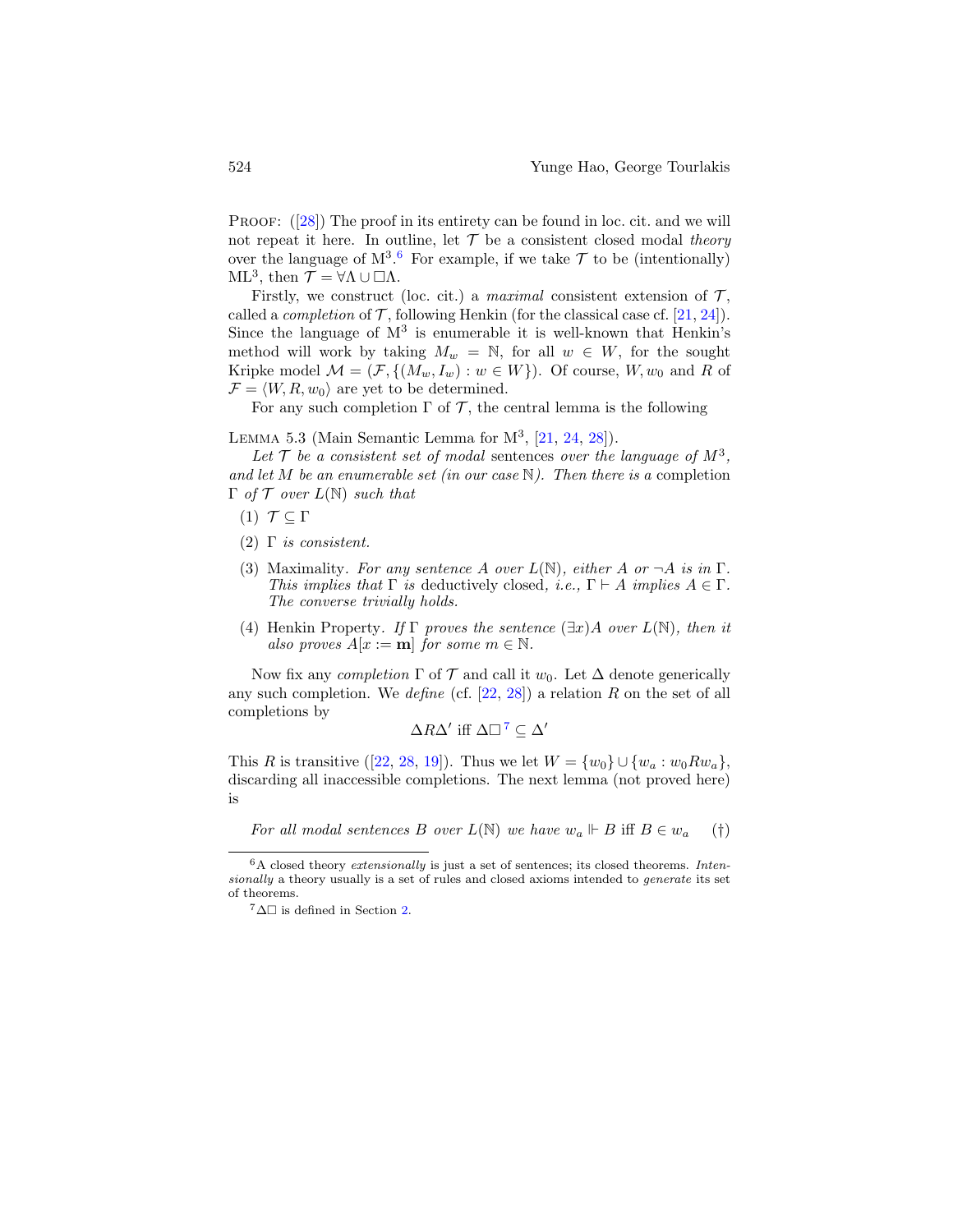By  $(\dagger)$  we are done with the Consistency Theorem: If  $\mathcal T$  is consistent, then construct M as above. But then, if  $\mathcal{T} \vdash A$  for some sentence over L, then  $w_0$   $\vdash$  A since  $\mathcal{T} \subseteq w_0$ . Thus  $A \in w_0$  by deductive closure, hence  $w_0 \Vdash A$  by (†). Thus  $\mathcal{M}$  is a Kripke model of  $\mathcal{T}$ . by  $(\dagger)$ . Thus M is a Kripke model of T.

We next prove in detail that

THEOREM 5.4.  $ML^3$  is complete for finite, irreflexive and transitive Kripke models.

We proceed contrapositively and start here:

<span id="page-12-0"></span>Assume for the sentence A over L that  $ML^3 \nvdash A$ . ( $\P$ )

By  $(\P)$ , we have also  $M^3 \nvdash A$  since  $M^3$  is a subtheory of ML<sup>3</sup>. Thus by the preceding construction we have a Kripke model  $\mathcal M$  for  $M^3 \cup \{\neg A\}$ .

Using the "trick" of [\[19\]](#page-27-3) below [\(5.8](#page-13-0) and [5.10\)](#page-14-0) we cut down the  $\mathcal M$  model into a *finite, irreflexive, transitive* Kripke model,  $\mathcal{M}^f$ , of  $M^3 \cup \{\neg A\}$ . As such  $\mathcal{M}^f$  will be also *reverse well-founded* and hence also a model of  $ML^3$ since it will satisfy also Löb's axiom. The details follow.

Remark 5.5. Note that every modal A can be put into a provably equivalent normal form where in each subformula of A of the form  $\Box B$  the B can be replaced by  $\forall B$ . This is due to  $\vdash_M$   $\Box \forall B \leftrightarrow \Box B$  and the equivalence theorem.<sup>[8](#page-0-1)</sup> Indeed, in one direction, note  $\vdash_{M^3} \Box \forall B \to \Box B$  using repeated use of axiom A2, followed by weak necessitation and then repeated application of A5. In the other direction note  $\vdash_M$ <sup>3</sup>  $\Box B \rightarrow \Box \forall B$  by A7 followed by repeated application of axiom A5. □

"Adequate sets" of formulae occur in the literature in the construction of finite Kripke models and countermodels (e.g., [\[12\]](#page-26-1)).

DEFINITION 5.6 (Adequate set of formulae). An *adequate set of formulae*  $\Phi$  satisfies

- 1. It is *subformula-closed*, that is, if  $A \in \Phi$ , then all subformulae of A are also in Φ.
- 2. If  $A \in \Phi$ , then also  $\neg A$  is in  $\Phi$  where we apply recursively the rule of writing X for  $\neg\neg X$ . П

<sup>8</sup>Replacing a subformula of a formula by a provably equivalent formula.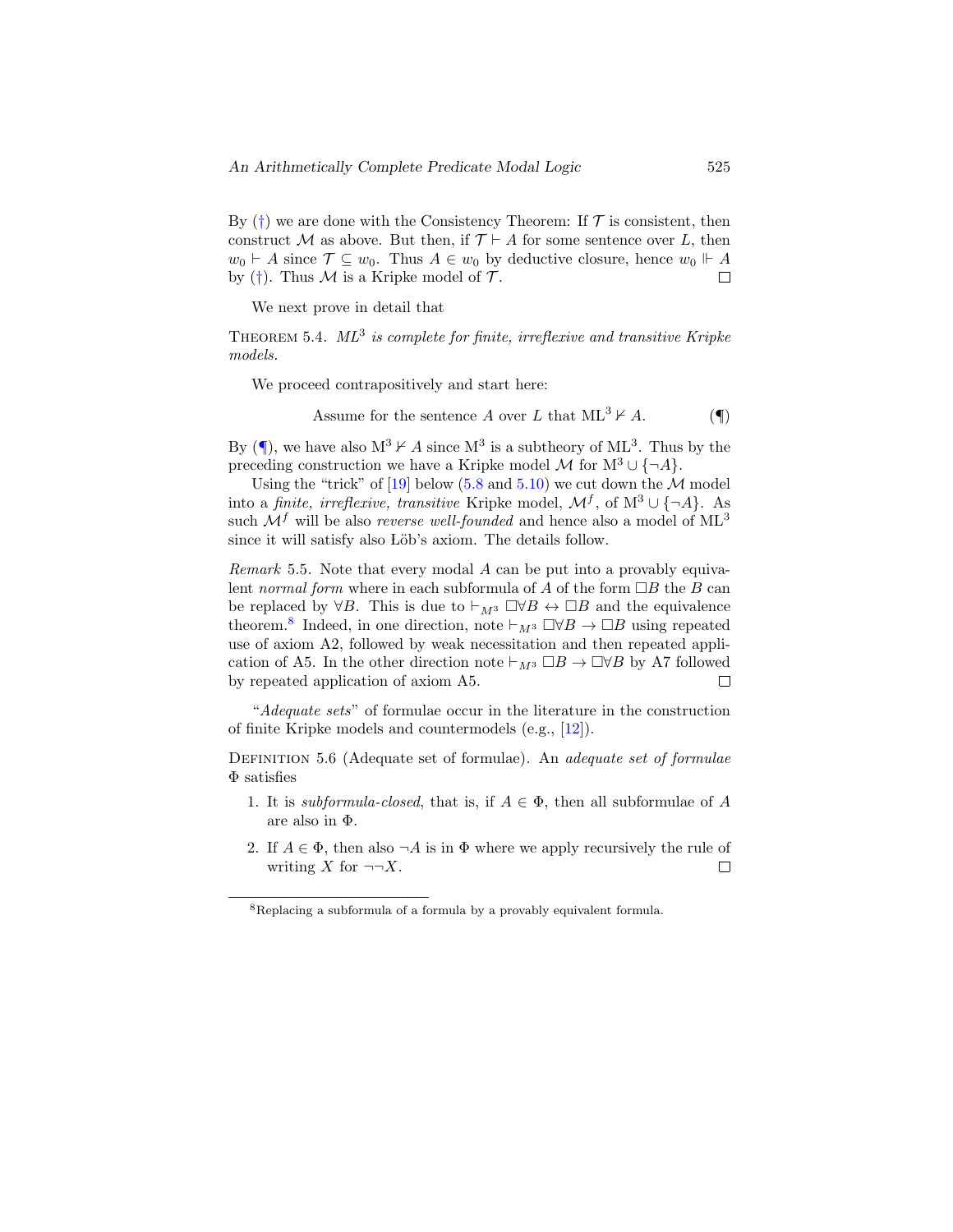DEFINITION 5.7. For any closed formula  $A$  in normal form—which without loss of generality has the form  $\forall B$  for some B—over the language  $L(N)$ , the *augmemted* set of subformulae of A, denoted by  $S(A)$ , is the *smallest* adequate set that contains A. Why "augmented"? Because the set of subformulae of A does not necessarily meet requirement 2 above.

Note that not all formulae of  $S(A)$  are closed. For example, if  $(\forall x)B$  is a closed subformula of A, then B is in  $S(A)$  but is not a closed subformula if  $(\forall x)$  is not redundant.  $\Box$ 

Trivially,  $S(A)$  is a finite set. We next define a set of worlds  $W<sup>f</sup>$  of the under construction finite Kripke structure and the related accessibility relation  $\widehat{R}$ . As in [\[19\]](#page-27-3) we use the set  $S(A)$  to help us "flag" the *finite* subset  $W<sup>f</sup>$  of worlds W that we intend to keep. Thus we define:

<span id="page-13-0"></span>DEFINITION 5.8. Two worlds w and w' of the Kripke model  $\mathcal{M}$  (for  $M^3 \cup$ {¬A}) above are said to be *equivalent*, in symbols  $w \sim w'$ , iff  $w \cap S(A)$  =  $w' \cap S(A)$ . We take  $w_0$  as the start world in  $W<sup>f</sup>$  and we also select exactly *one* world from each *equivalence class* [w]∼—where w  $\sim w_0$ —to form a finite set of worlds  $W<sup>f</sup>$ . Therefore the distinct worlds that we keep are the finitely many mutually non-equivalent worlds  $w \in W$  as described.

To avoid confusion, if we selected  $W^f = \{w_0, w_1, \ldots, w_{n-1}\}\$  we rename each such  $w_i$  as  $\alpha_i$ , so  $W^f = {\alpha_0, \alpha_1, \ldots, \alpha_{n-1}}.$ 

(1) The accessibility relation  $\widehat{R}$  on  $W^f$  is defined as follows

 $\alpha \widehat{R} \beta$  iff both of the following bullets hold:

- For every subformula  $\Box B$  of A, if  $\Box B \in \alpha$ , then  $\{\Box B, \forall B\} \subseteq \beta$
- There is a subformula  $\Box C$  of A in  $\beta$  such that  $\Box C \notin \alpha$

(2) Refine  $W^f$  to omit redundant worlds:  $W^f \stackrel{\text{reset}}{=} \left\{ \beta : \alpha_0 \widehat{R} \beta \right\}.$ 

(3) Define  $\alpha \Vdash_S F$  for all atomic closed  $F \in S(A)$  to mean  $F \in \alpha$ .  $\Box$ 

PROPOSITION 5.9.  $\widehat{R}$  is reverse well-founded being (provably) irreflexive and transitive.

Proof: We verify irreflexivity and transitivity. The consequence of this reverse well-foundedness—is well known.

<sup>&</sup>lt;sup>9</sup>Bv its definition  $\sim$  is trivially an equivalence relation.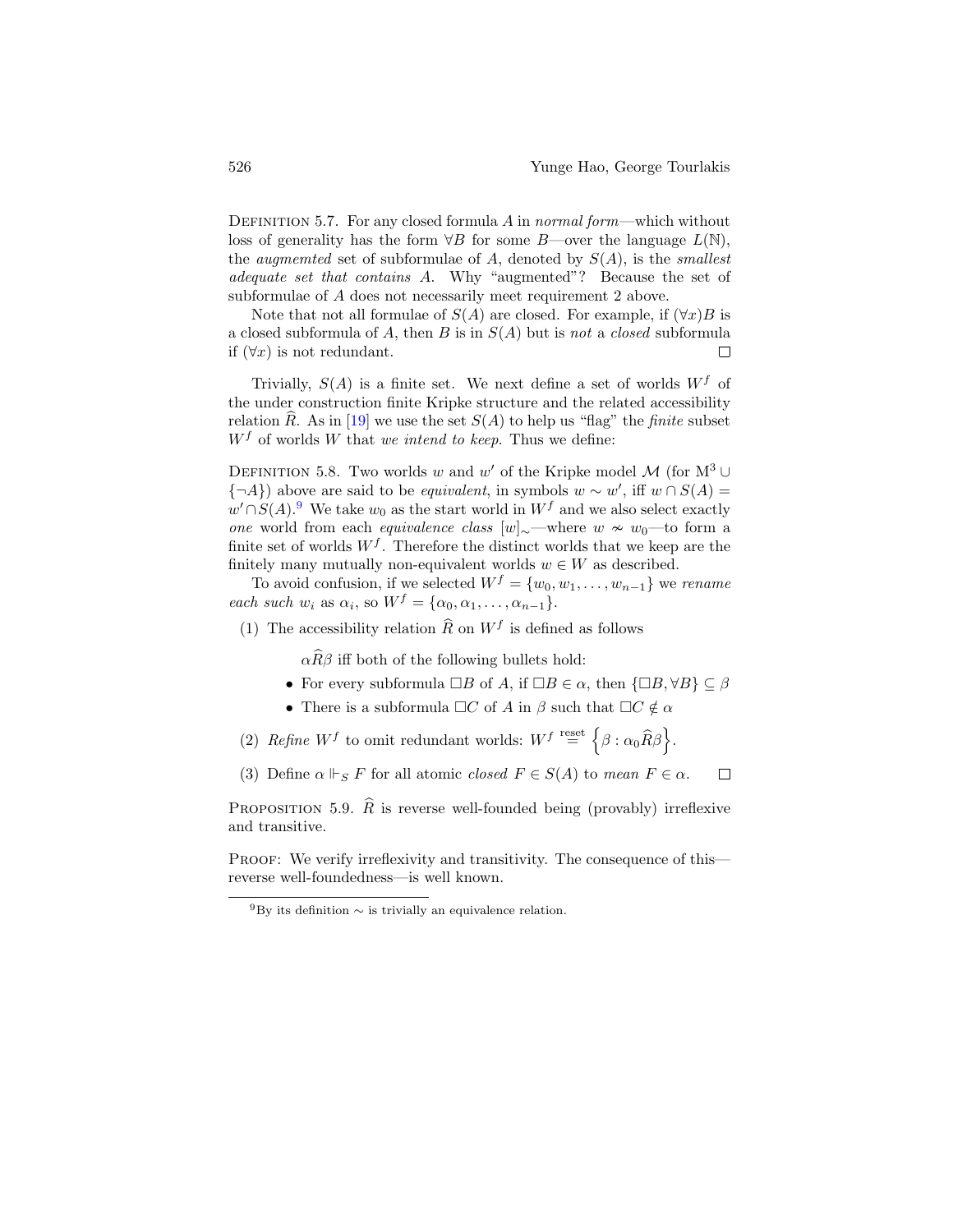- Irreflexivity. Can we have  $\beta \widehat{R} \beta$ ? If so, then some  $\Box C$  (in  $S(A)$ ) that is in the second copy of  $\beta$  will not be in the first copy of  $\beta$  (cf. second bullet of (1) above). Absurd.
- Transitivity. Let  $\alpha \widehat{R} \beta \widehat{R} \gamma$ . To prove  $\alpha \widehat{R} \gamma$  let  $\Box B$  be a subformula of A and  $\Box B \in \alpha$ . Then  $\Box B$  (and  $\forall B$ ) is in  $\beta$ . But then, by assumption,  $\Box B$  and  $\forall B$  is in  $\gamma$ . To conclude we check bullet two in condition of (1) above: Let the subformula  $\Box C$  of A satisfy  $\Box C \in \beta$  but  $\Box C \notin \alpha$ . But  $\beta \widehat{R}\gamma$  implies  $\Box C \in \gamma$ . We are done.  $\Box$

<span id="page-14-0"></span>LEMMA 5.10. For A,  $\alpha_i$  and  $\widehat{R}$  as defined above and, for any closed X that is a subformula of A, we have  $\alpha_i \Vdash_S X$  iff  $X \in \alpha_i$ .

PROOF: This is from [\[19\]](#page-27-3) and is provided here for easy access. Induction on the complexity of X. As in loc. cit. we define the complexity of  $\forall B$  to be lower than that of  $\Box B$ .

1. X is an atomic sentence with parameters from N. Done by Definition [5.8](#page-13-0) (3).

Two cases are more "interesting" than the others:

- 2. Case where X is  $(\forall x)B$ .
	- Say,  $\alpha_i \Vdash_S (\forall x)B$ , that is,  $\alpha_i \Vdash_S B[x := \mathbf{k}]$  for all  $k \in \mathbb{N}$ . By the I.H. all the  $B[x := \mathbf{k}]$  are in  $\alpha_i$ . Now if  $(\forall x)B \notin \alpha_i$  then the sentence  $\neg(\forall x)B$  is in  $\alpha_i$  by maximality of  $\alpha_i$ ; that is,  $(\exists x)\neg B$ is. But then there is a Henkin witness **m** such that  $\neg B[x := m]$ is in  $\alpha_i$  contradicting consistency.
	- Say  $(\forall x)B \in \alpha_i$ , hence  $\alpha_i \vdash (\forall x)B$ . By axiom A2 and MP we have  $\alpha_i \vdash B[x := k]$ , for all  $k \in \mathbb{N}$ . By deductive closure  $B[x := \mathbf{k}] \in \alpha_i$ —and by the I.H.  $\alpha_i \Vdash_S B[x := \mathbf{k}]$ —for all  $k \in \mathbb{N}$ . By [4.5,](#page-9-0) case 5,  $\alpha_i \Vdash_S (\forall x)B$ .
- 3. Case where  $X = \Box B$ .
	- Suppose  $\Box B \in \alpha_i$ . Thus, using " $\Rightarrow$ " conjunctionally (metatheoretically)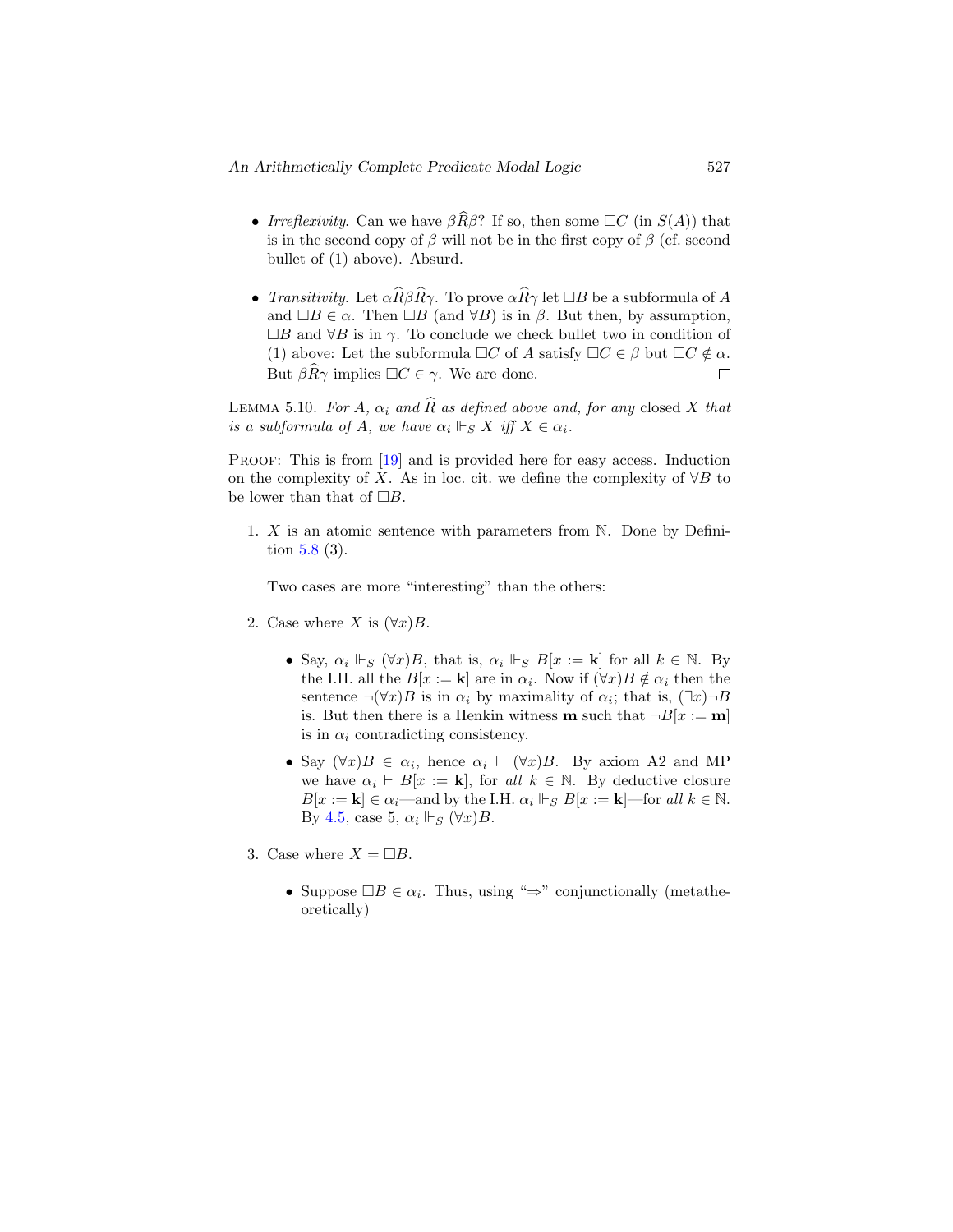$$
\Box B \in \alpha_i \stackrel{5.8(1)}{\Rightarrow} (\forall \alpha_j)(\alpha_i \widehat{R} \alpha_j \to \forall B \in \alpha_j)
$$
  

$$
\stackrel{I.H.}{\Rightarrow} (\forall \alpha_j)(\alpha_i \widehat{R} \alpha_j \to \alpha_j \Vdash_S \forall B)
$$
  

$$
\stackrel{4.5}{\Rightarrow} \alpha_i \Vdash_S \Box B
$$

• For the converse we proceed contrapositively. So let

<span id="page-15-3"></span><span id="page-15-2"></span>
$$
\Box B \notin \alpha_i \tag{5.1}
$$

Let next  $T = {\Box B, \neg \forall B} \cup {\Box C \in S(A) : \Box C \in \alpha_i} \cup {\forall C \in \mathcal{C}}$  $S(A): \Box C \in \alpha_i$ . We write T as

$$
T = \{ \Box D_1, \forall D_1, \dots, \Box D_m, \forall D_m, \Box B, \neg \forall B \} \tag{5.2}
$$

for some  $m$ . We claim that  $T$  is consistent. Proceeding by contradiction, suppose otherwise. Then (proof by contradiction, followed by the deduction theorem)  $\Box D_1, \forall D_1, \ldots, \Box D_m, \forall D_m$  $\vdash_{ML^3} \Box B \to \forall B$ . Thus  $\Box D_1, \forall D_1, \ldots, \Box D_m, \forall D_m \vdash_{ML^3} \Box B \to$ B (from  $\forall B \to B$ ) hence  $\Box D_1, \ldots, \Box D_m, \forall D_m \vdash_{ML^3} \Box (\Box B \to B)$ B) by weak necessitation. Now by tautological implication (via Löb's axiom) we get  $\Box D_1, \forall D_1, \ldots, \Box D_m, \forall D_m \vdash_{ML^3} \Box B$ , which implies  $\Box B \in \alpha_i$  since  $\alpha_i$  is deductively closed and contains the premises. We have just contradicted the main hypothesis of this bullet.

Let then  $\alpha_j$  be a *completion* of the consistent T (5.3)

Now,  $\forall B \notin \alpha_i$  since  $\neg \forall B$  is in  $\alpha_j$  (consistency). By the I.H.,

<span id="page-15-4"></span><span id="page-15-0"></span>
$$
\alpha_j \nVdash_S \forall B \tag{5.4}
$$

If we can argue that we have

<span id="page-15-1"></span>
$$
\alpha_i \hat{R} \alpha_j \tag{5.5}
$$

then we are done since [\(5.4\)](#page-15-0) and [\(5.5\)](#page-15-1) imply  $\alpha_i \not\vdash_S \Box B$ . So let  $\Box C \in \alpha_i \cap S(A)$ . Then  $\Box C$  and  $\forall C$  are in  $\alpha_j$  (definition of T). Being subformulae of A we have established "half" of  $(5.5)$ . For the other half we have [\(5.1\)](#page-15-2) and also need that  $\Box B \in \alpha_i$ . This is true by  $(5.2)$  and  $(5.3)$ .  $\Box$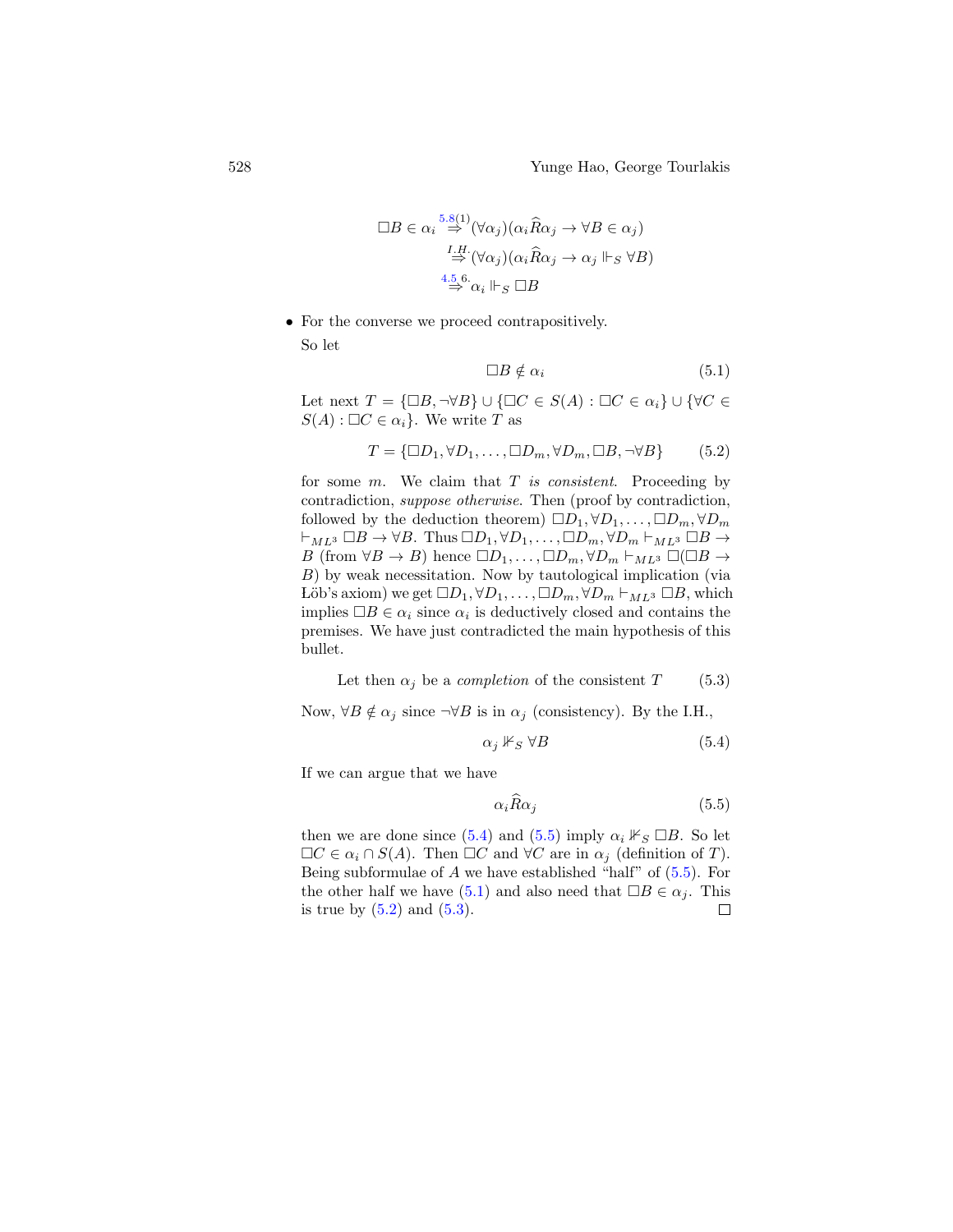<span id="page-16-1"></span>THEOREM5.11 ([\[19\]](#page-27-3)).  $ML^3$  is complete with respect to finite reverse wellfounded Kripke models (irreflexive and transitive).

PROOF: To summarise, start at  $(\P)$ . Then also M<sup>3</sup>  $\nvdash$  A. Let  $\mathcal{M} =$  $(\langle W, R, w_0 \rangle, \{(\mathbb{N}, I_w)\} : w \in W)$  be a model for  $\mathbb{N}^3$ , where  $w_0 \nVdash A$ , as above. The model  $\mathcal{M}^f$  for  $M^3 \cup \{\neg A\}$  on the frame  $\langle W^f, \hat{R}, \alpha_0 \rangle$  constructed in the preceding discussion and used in [5.10](#page-14-0) is a finite irreflexive and transitive model for  $M^3$  hence also for  $ML^3$  because of the implied reverse well-foundedness of  $\widehat{R}$ . Moreover we saw in [5.10](#page-14-0) that  $\alpha_0 \Vdash_S X$  iff  $X \in \alpha_0$  for all  $X \in S(A)$ . In particular  $\alpha_0 \Vdash_S A$  iff  $A \in \alpha_0$ , thus  $\alpha_0 \nvDash_S A$ since  $A \notin \alpha_0$ . П

#### <span id="page-16-3"></span>6. Arithmetical completeness

The main tool in this section is Solovay's work [\[23\]](#page-27-13). We build on [\[19\]](#page-27-3) but also use two tools from [\[30\]](#page-28-2), namely, a definition and a lemma in loc. cit., which appear modified below as  $6.7$  and  $6.8$  respectively. Our induction in the proof of [6.9](#page-21-0) proceeds in its details differently.

<span id="page-16-0"></span>THEOREM 6.1 (Main Theorem).  $ML^3$  is arithmetically complete in some recursive extension  $\mathcal T$  of PA in the sense that, for any closed A over the language of  $ML^3$ , if all arithmetical realisations  $A^*$  of  $A$  are provable in  $\mathcal{T}$ , then  $A$  is provable in  $ML^3$ .

As in [\[23\]](#page-27-13) (for GL) we prove [6.1](#page-16-0) contrapositively: Thus, assume  $ML^3 \nvdash$ A, for some fixed modal sentence A over L, and find an arithmetical realisation in  $\mathcal T$  such that  $\nvdash_{\mathcal T} A^*$ .

The first phase of this plan is to build a finite, irreflexive and transitive  $\text{Kripke model } \mathcal{M}=\left(\left\langle W^f, \widehat{R}, \alpha_0 \right\rangle, \left\{ \left(\mathbb{N}, \Vdash_S\right): \alpha_i \in W^f \right\} \right) \text{ for ML}^3 \cup \{\neg A\},$ therefore one where

<span id="page-16-2"></span>
$$
\alpha_0 \nVdash_S A \tag{§}
$$

This was done in [5.11](#page-16-1) above.

The second phase is to apply Solovay's technique  $[23]$  to embed M in an appropriate  $\mathcal{T}-$ which is a finite extension of PA that we define below—and propose an arithmetical *realisation*  $*$  such that  $\mathcal{T} \nvdash A^*$ .

An a priori requirement of the embedding is that the worlds  $\alpha_i$  (cf. [5.8\)](#page-13-0) make sense in the language of PA, thus we rename them into numbers.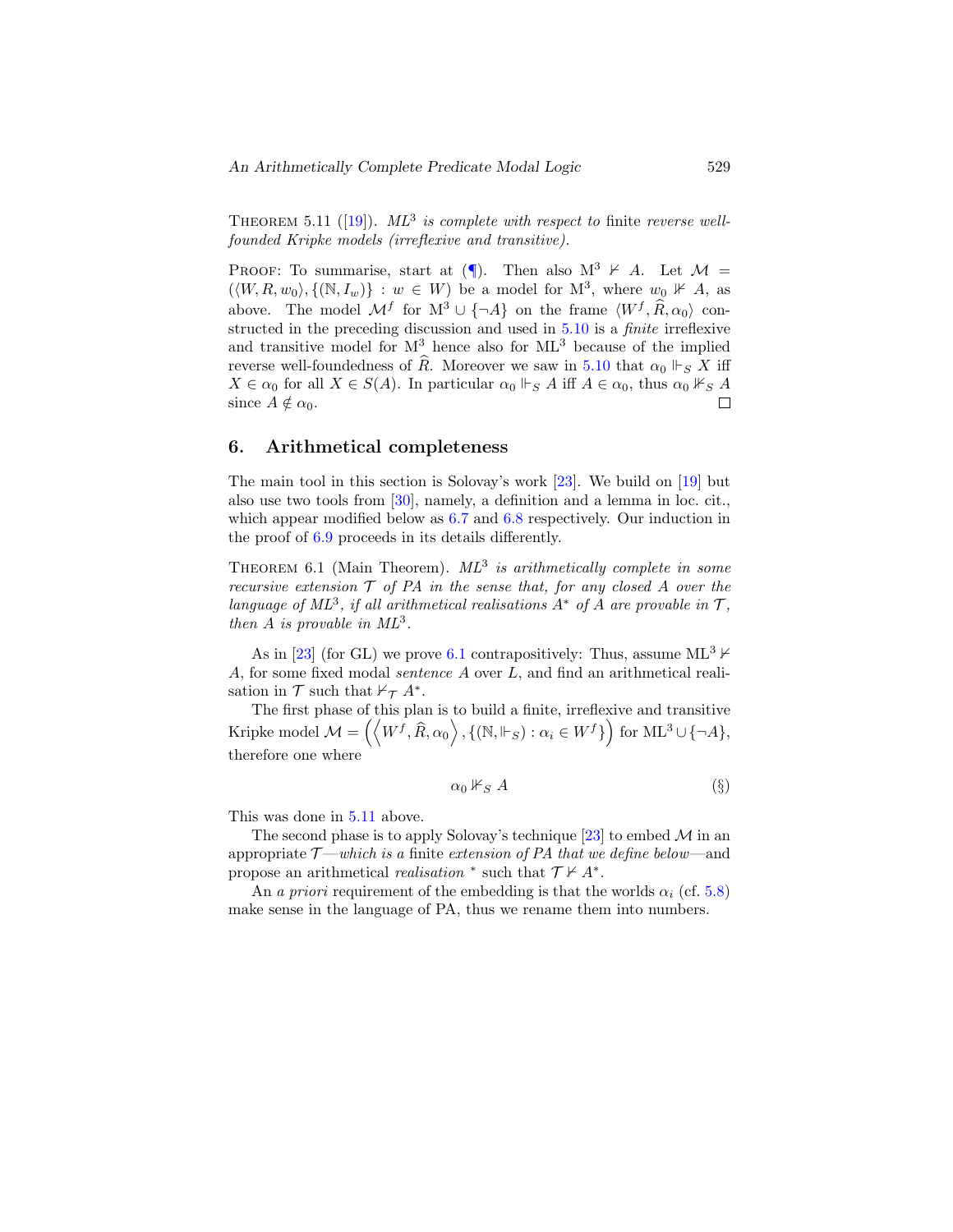$$
W^f = \{1, 2, 3, \dots, n\}
$$

where " $i + 1$ " stands for " $\alpha_i$ ".

For technical reasons<sup>[10](#page-0-1)</sup> Solovay adds a new world named  $0$ —in our case with  $M_0 = \mathbb{N}$ —and modifies  $\mathcal{M}$  to  $\mathcal{M}^0$ , by modifying:

- $\hat{R}$  into  $\hat{R}^0 = \hat{R} \cup \{(0, i) : 1 \leq i \leq n\}$
- the forcing relation  $\Vdash_S$  into  $\Vdash_{S^0}$  by letting  $0 \Vdash_{S^0} X$  iff  $1 \Vdash_S X$ , while  $i \Vdash_{S^0} X$  iff  $i \Vdash_S X$ , for  $1 \leq i \leq n$ .
- $W^{f,0} = \{0, 1, 2, 3, \ldots, n\}$

It is this  $\mathcal{M}^0$  that Solovay embeds into PA (or extension  $\mathcal{T}$ ). Below we list the Solovay lemmata that, interestingly, can be used here as is without reference to their complex proofs (not so in  $[1, 12]$  $[1, 12]$ ). For simplicity of use andexposition, many authors ([\[3,](#page-26-0) [30,](#page-28-2) [1\]](#page-25-1)) use the abbreviations  $S_k$  or  $\sigma_k$ for the formal sentence (in PA) " $\mathbf{l} = \tilde{k}$ " that is pervasive in [\[23\]](#page-27-13), where  $\tilde{k}$ is the formal counterpart in PA—a numeral—of the number  $k \in \mathbb{N}$  and I denotes a formal term that is the *limit* of Solovay's "function  $h$ " whose outputs are in  $W^{f,0}$ .

<span id="page-17-0"></span>LEMMA 6.2 (Solovay's Lemmata).  $\mathcal T$  is some recursive extension of PA over a finite extension of the PA language. There are sentences  $S_i$ , for  $0 \leq i \leq n$ , of the language, such that

- (1) For all  $i \neq j$ ,  $\vdash_{\mathcal{T}} \neg S_i \vee \neg S_i$ .
- (2) For  $0 \leq i \leq n$ ,  $\mathcal{T} + S_i$  is consistent.
- (3) If  $i\hat{R}^0 j$ , then  $\vdash_{\mathcal{T}} S_i \rightarrow \neg \Theta_{\mathcal{T}}(\ulcorner \neg S_j \urcorner)$ , where  $\Theta_{\mathcal{T}}$  is the provability predicate for T . Under the given assumptions,  $[23]$  formulated this as the equivalent

 $\vdash_{\mathcal{T}} S_i \to Cons_{\mathcal{T}+S_j}$ . In words,  $\mathcal{T}$  proves the formalised in  $\mathcal{T}$  consistency of  $\mathcal{T} + S_j$  from premise  $S_i$ .

(4) If  $i > 0$ , then  $\vdash_{PA} S_i \to \Theta_{\mathcal{T}}(\ulcorner \bigvee_{i \widehat{R}^0} S_j \urcorner).$ 

As in [\[30\]](#page-28-2) we will work with a specific finite consistent extension  $\mathcal T$  of PA rather than PA. Towards obtaining this theory, we build consistent sets of *classical* formulae  $C_i$  [\(6.4](#page-18-0) below) as follows.

<sup>&</sup>lt;sup>10</sup>The technical reason is simply that Solovay's Kripke-frame-walking function  $h$  must betotal—in fact, with some care  $([12])$  $([12])$  $([12])$  h can be proved to be primitive recursive—indeed must be initialised as  $h(0) = 0$ . We do not use Solovay's  $S_0$  in our proof, nor do we mention  $S_0$  in Lemma [6.2.](#page-17-0) Incidentally,  $S_0$  is true in the standard model of PA, but not provable in PA. Solovay and  $[3]$  use the truth of  $S_0$  in proving arithmetical completeness of GL. [\[30\]](#page-28-2) and [\[22\]](#page-27-4) do not. We follow the latter's paradigm here.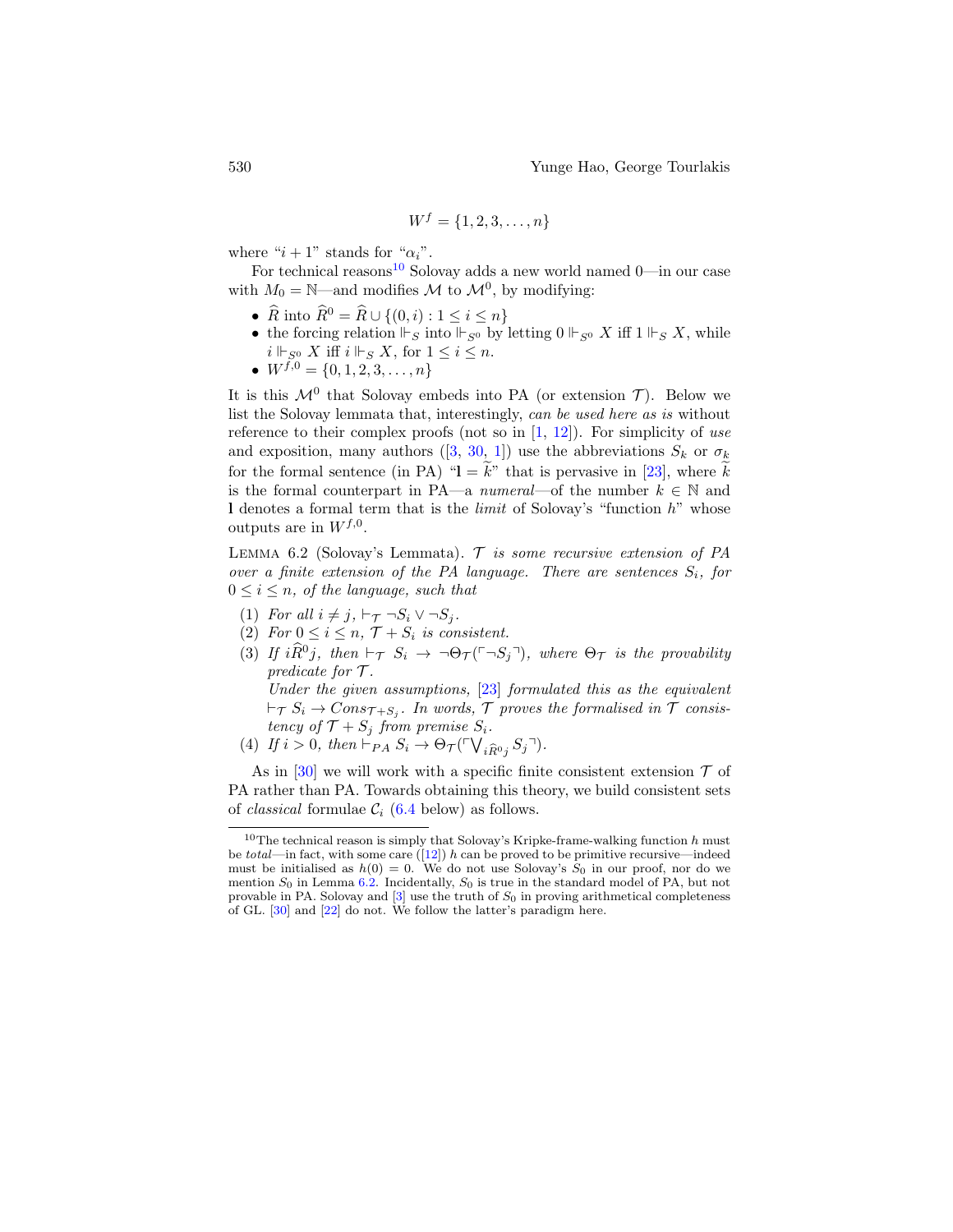We note that while  $i \cap S(A)$  is consistent it is *not a maximal* consistent finite subset of  $S(A)$  since i contains only sentences. Thus if  $X(y)$  is in  $S(A)$ —as a result of the presence of  $(\forall y)X$  as a closed subformula of A—it is not in  $i$  ( =  $\alpha_{i-1}$ ). On the other hand, if  $(\forall y)X$  is consistent with ML<sup>3</sup>, then so is  $X(y)$  and vice versa by virtue of  $\vdash (\forall y)X \rightarrow X(y)$  absolutely (axiom A2) and  $X(y) \vdash (\forall y) X$ . Thus we depart from the worlds i of [\[19\]](#page-27-3), only using finite parts of them to define (in [6.4](#page-18-0) via [6.3\)](#page-18-1) the finite classical sets  $C_i$ . These sets are needed for Proposition [6.6](#page-18-2) that leads to the *finite* extension of PA.

<span id="page-18-1"></span>DEFINITION 6.3. For each  $1 \leq i \leq n$ ,  $S_{\text{max}}^{i}(A)$  denotes a *maximal consis*tent subset of  $S(A)$  that contains  $i \cap S(A)$  ( =  $\alpha_{i-1} \cap S(A)$ ).<sup>[11](#page-0-1)</sup> П

Such an  $S^i_{\text{max}}(A)$  along with a  $\forall X$  that it might contain will also contain all formulae obtained from  $\forall X$  by stripping one  $(\forall u)$  at a time, from left to right, from the prefix  $\forall$  of X (axiom A2).

<span id="page-18-0"></span>DEFINITION 6.4. We next define a set of classical formulae  $\mathcal{C}_i$ , for each  $1\leq i\leq n$ .

- (1) If  $X \in S^i_{\text{max}}(A)$  is a classical first-order formula, then X is transformed into itself (no change), and is added to  $\mathcal{C}_i$  under the name  $X^{t,i}.$
- (2) If  $X \in S^i_{\text{max}}(A)$  contains at least one  $\square$ , then every top level occurrence of  $\Box B$  in X is changed to  $\top$  iff  $\Box B \in i$ , else it is changed to  $\perp$ .<sup>[12](#page-0-1)</sup> The transformed formula X—again given the name  $X^{t,i}$ —is  $\Box$ placed in  $\mathcal{C}_i$ .

Remark 6.5. "t" is for "transformed" formula. But why the extra superscript i? Because the same X may appear in i and j, for  $i \neq j$ . But some top level subformula  $\Box B$  of X may be in i but not in j. This results in having two distinct transforms  $X^{t,i}$  and  $X^{t,j}$ .  $\Box$ 

<span id="page-18-2"></span>PROPOSITION 6.6.  $\mathcal{C}_i$  is consistent iff  $S^i_{\text{max}}(A)$  is consistent.

PROOF: Let  $X \in S_{\text{max}}^i(A)$ . Note that, if  $\Box B \in i$ , then  $i \vdash \Box B \equiv \top^{13}$  $i \vdash \Box B \equiv \top^{13}$  $i \vdash \Box B \equiv \top^{13}$  while if  $\Box B \notin i$ , then  $\neg \Box B$  is in i by maximality, hence  $i \vdash \Box B \equiv \bot^{14}$  $i \vdash \Box B \equiv \bot^{14}$  $i \vdash \Box B \equiv \bot^{14}$ 

<sup>&</sup>lt;sup>11</sup>Such maximal consistent subsets trivially exist by finiteness of  $S(A)$ .

<sup>&</sup>lt;sup>12</sup>Case of  $\neg \Box X$  being in *i*. Incidentally, if X contains the subformula  $\Box(\ldots \Box C \ldots)$ at the top level it is clear that there is no point to replace  $\Box C$  by  $\top$  or  $\bot$ .

 $13i \vdash \Box B$  and tautological implication.

<sup>&</sup>lt;sup>14</sup>Since  $i \vdash \neg \Box B$ .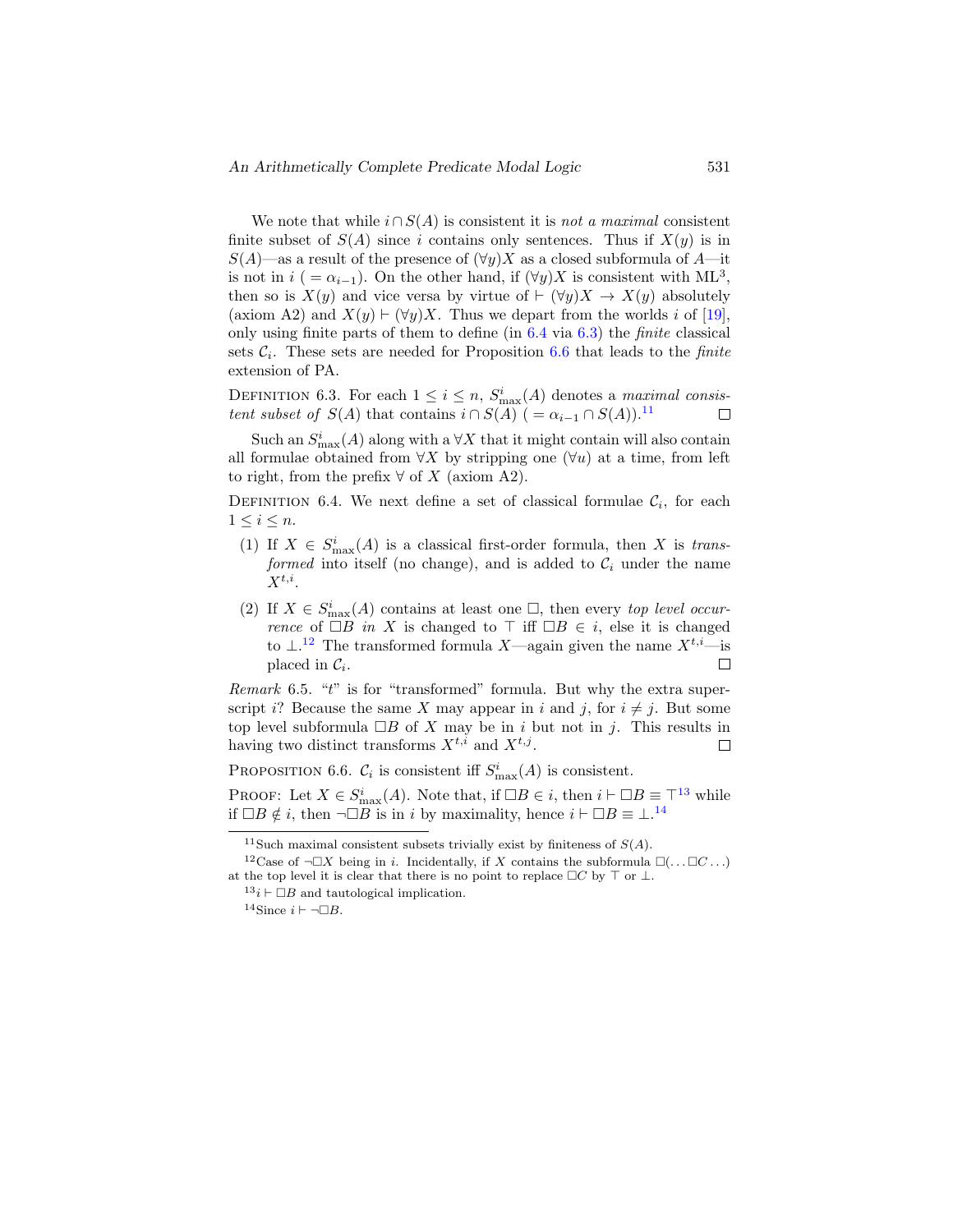Now let  $\Box B \in S^i_{\text{max}}(A)$ . Then the first  $\vdash$ -statement above is refined to  $S_{\text{max}}^i(A) \vdash \Box B \equiv \top$ . In the opposite case  $\neg \Box B$  is in i and thus in  $S_{\text{max}}^i(A)$ and hence  $S_{\text{max}}^i(A) \vdash \Box B \equiv \bot$ .

Therefore  $S_{\text{max}}^i(A) \vdash X \leftrightarrow X^{t,i}$  since  $X^{t,i}$  is obtained by a finite sequence of replacing "equivalents by equivalents" according to the preceding paragraph. Thus,  $C_i$  proves  $\perp$  iff  $S^i_{\text{max}}(A)$  proves  $\perp$ . П

Now, each  $S_{\text{max}}^i(A)$  is consistent, hence each  $\mathcal{C}_i$  is also a consistent finite set of (classical) formulae over the language  $L(\mathbb{N})$ .

Note that the formulae X of the classical sets  $\mathcal{C}_i$  with parameters in N can each be realised in the language of PA (cf. also  $[11, Vol. II]$  and  $[10, 14]$  $[10, 14]$ ) as a true formula in the standard model. Indeed, add all the finitely many predicate letters found in  $\mathcal{C}_i$  to the language of PA and also replace each parameter  $k$  (imported constant, [5.2\)](#page-10-1) that occurs in every such  $X$  into the numeral k to obtain a formula  $re_i(X)$  in the language of PA. We denote by  $re_i(\mathcal{C}_i)$  the set  $\{re_i(X): X \in \mathcal{C}_i\}.$ 

It follows that each set  $re_i(\mathcal{C}_i)$  is consistent with PA since the latter's standard model is also a model of  $re_i(\mathcal{C}_i)$  and thus of  $PA + re_i(\mathcal{C}_i)$  as well.

Therefore, for each  $i = 1, \ldots, n$ , we can consistently add to PA the new axiom

$$
\mathscr{A}_i \stackrel{Def}{\leftrightarrow} \left( \bigwedge_{X \in re_i(\mathcal{C}_i)} X \right)
$$

We define

$$
\mathcal{T} \stackrel{Def}{=} PA + \{\mathscr{A}_1, \ldots, \mathscr{A}_n\}
$$

Now the arithmetical realisation ∗ of modal formulae, as usual, maps all the subformulae X of A into formulae of PA in the standard manner, that is,  $*$  commutes with the Boolean connectives and  $(\forall x)$ , it preserves the free variables of  $X$ , and also commutes with substitution of variables for variables, that is if  $X(x_1, \ldots, x_m)^* = Y(x_1, \ldots, x_m)$ , then  $X(y_1,\ldots,y_m)^* = Y(y_1,\ldots,y_m)$ . Lastly,  $(\Box A)^* = \Theta(\Box A^{*})$ , where here and for the rest of the proof we write just " $\Theta$ " for " $\Theta \tau$ ".

<span id="page-19-0"></span>DEFINITION 6.7 (Arithmetical realisation; initialisation).

Let  $B$  be any *atomic* subformula of  $A$ , where  $A$  was fixed at the outset of this section (cf.  $(\S)$ ). Being atomic it is classical.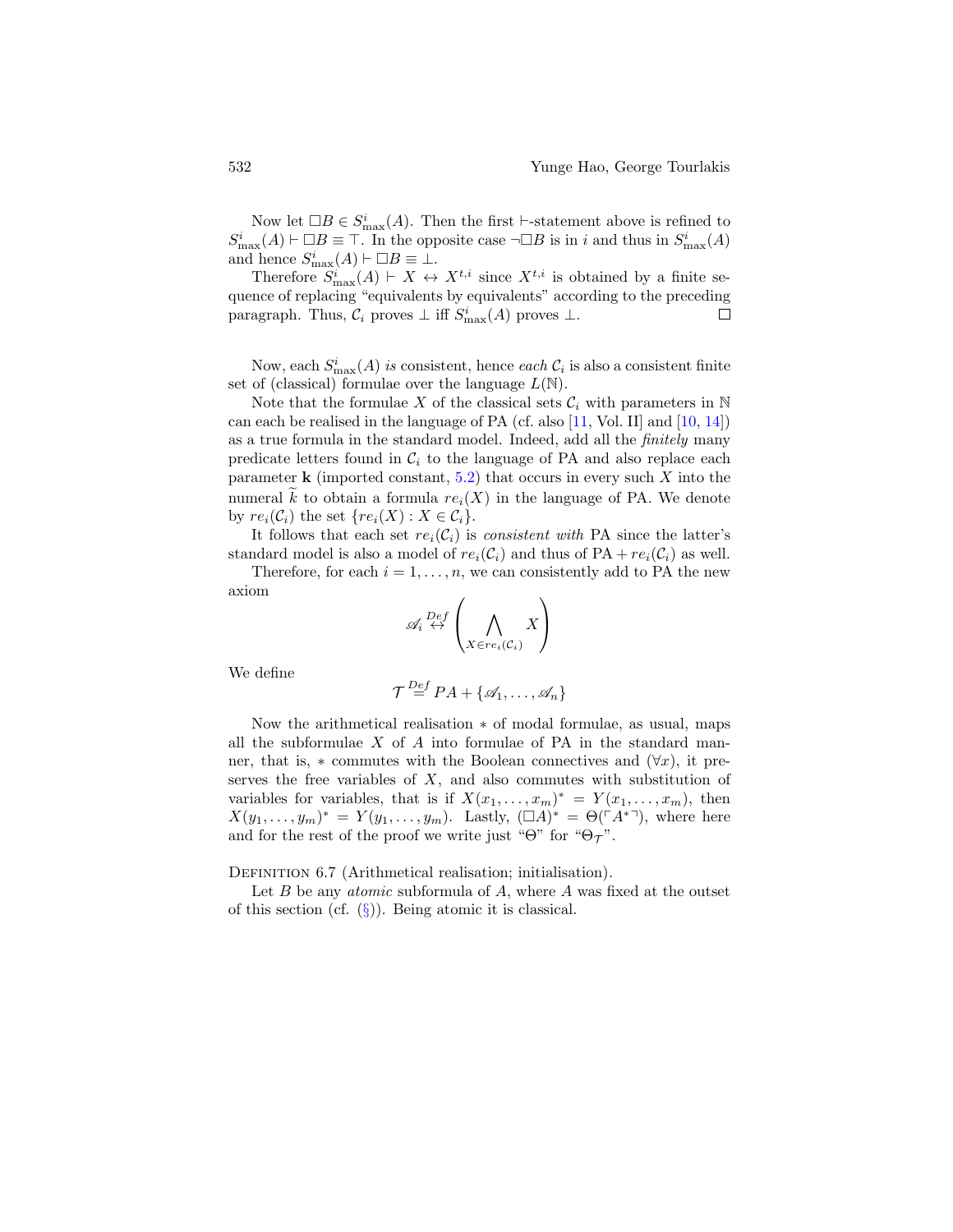Thenfor the *basis* of the realisation  $*$  we set  $([30])$  $([30])$  $([30])$ ,<sup>[15](#page-0-1)</sup>

<span id="page-20-1"></span>
$$
B^* \stackrel{Def}{\leftrightarrow} \bigvee_{\substack{1 \le j \le n \\ j \mid \vdash \forall B}} S_j \wedge re_j(B^{t,j}) \tag{6.1}
$$

If the  $\bigvee$  is empty, then we set  $B^*$  to be a simple expression equivalent to  $\perp$ , say,  $\neg \bigwedge_{1 \leq i \leq m} u_i = u_i$ , where  $u_1, u_2, \ldots, u_m$  are all the free variables of B and thus of  $\overline{B}^*$ . Of course,  $\mathcal T$  is a logic with equality.  $\Box$ 

The following useful lemma is stated in Yavorsky [\[30\]](#page-28-2) without proof. A proof is the following.

<span id="page-20-0"></span>LEMMA 6.8.  $\vdash_{\mathcal{T}} S_i \rightarrow (B^* \leftrightarrow re_i(B^{t,i}))$  for any classical first-order subformula B of A, and  $1 \leq i \leq n$ .

PROOF: We do induction on the *classical* complexity of B (number of  $\neg$ ,  $\wedge$ and  $\forall$  connectives).

First, since  $S_i$  is a sentence, invoking the deduction theorem

we need to prove instead 
$$
\vdash_{\mathcal{T}+S_i} B^* \leftrightarrow re_i(B^{t,i})
$$
 (6.2)

We now proceed with our induction on classical formulae  $B$ :

1. B is atomic (Basis): Having  $S_i$  as a hypothesis in (2), tautological implication yields from (1),

$$
\vdash_{\mathcal{T}+S_i} B^* \leftrightarrow re_i(B^{t,i}) \lor \bigvee_{\substack{j \neq i \\ j \parallel \vdash \forall B}} S_j \land re_j(B^{t,j}) \tag{6.3}
$$

Note that by [6.2\(](#page-17-0)1), we have  $\vdash_{\mathcal{T}+S_i} \neg S_i$  for  $j \neq i$ . Thus by tautological implication the "W " part above drops out (is provably equivalent to  $\perp$ ). We have proved the Basis step.

We omit the cases of Boolean connectives as trivial but sample the equally trivial case of the  $\forall$  connective below.

2. B is  $(\forall x)D$ . By I.H.  $\vdash_{\mathcal{T}+S_i} D[x]^* \leftrightarrow re_i(D^{t,i}[x])$ . By the equivalence theorem,  $\vdash_{\mathcal{T}+S_i} (\forall x)D^* \leftrightarrow (\forall x)re_i(D^{t,i})$ . But  $((\forall x)D)^*$  is  $(\forall x)D^*$ 

<sup>&</sup>lt;sup>15</sup>Recall the renaming of  $\alpha_i$  as  $j+1$ , at the beginning of Section [6.](#page-16-3)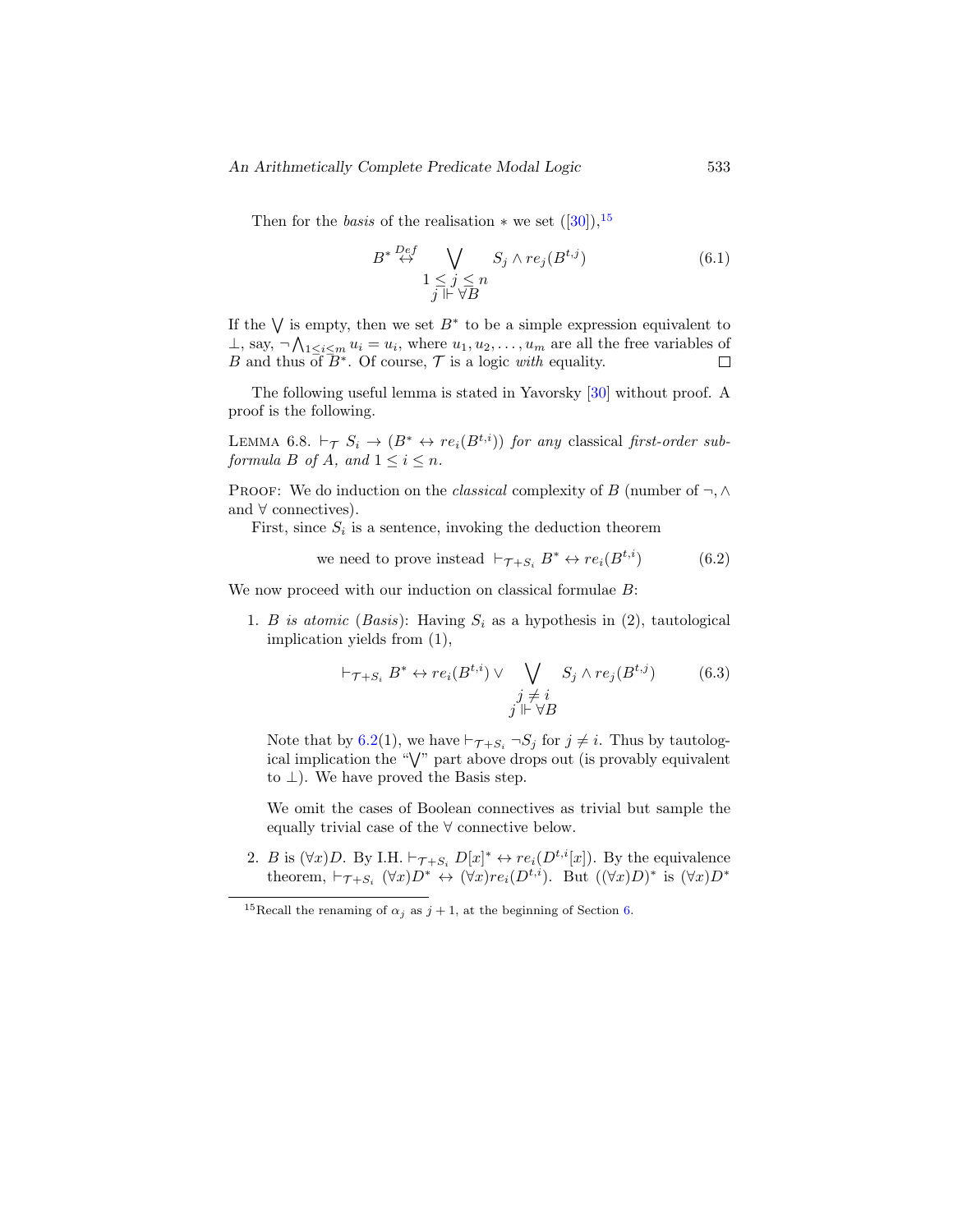by the definition of  $*$  while, by the definition of  $re_i$ ,  $re_i((\forall x)D^{t,i})$  is  $(\forall x) re_i(D^{t,i}).$ П

The proof of the Main Lemma below will use Löb's "derivability conditions" (DC) 1 and 2 which we list below for the record (cf.  $[24]$  for their rather lengthy proofs).

**DC** 1 If  $\vdash_{\mathcal{T}} A$ , then  $\vdash_{\mathcal{T}} \Theta(\ulcorner A\urcorner).$ 

DC 2  $\vdash_{\mathcal{T}} \Theta(\ulcorner A \to B \urcorner) \to \Theta(\ulcorner A \urcorner) \to \Theta(\ulcorner B \urcorner).$ 

<span id="page-21-0"></span>LEMMA 6.9 (Main Lemma). Having got a finite Kripke model of n-nodes such that  $1 \nvDash_{S^0} A$  (cf. [§](#page-16-2)), where "1" is  $\alpha_0$  and "n" is  $\alpha_{n-1}$  and A is closed, we will prove, for every closed subformula X of A, and for all  $1 \leq i \leq n$ ,  $that$ 

- (1) If  $i \Vdash_{S^0} X$ , then  $\vdash_{\mathcal{T}} S_i \to X^*$
- (2) If  $i \nvDash_{S^0} X$ , then  $\vdash_{\mathcal{T}} S_i \to \neg X^*$

**PROOF:** Induction on the complexity of the modal *sentence X*. Throughout, by the deduction theorem we routinely replace the tasks " $\vdash_{\mathcal{T}} S_i \rightarrow \ldots$ " by the tasks " $\vdash_{\mathcal{T}+S_i} \ldots$ "

1.  $X$  is atomic.

- (a) Verify (1) of the lemma. So we have  $i \Vdash_{S^0} X$ . Hence (by [6.8\)](#page-20-0)  $\vdash_{\mathcal{T}+S_i} X^* \leftrightarrow re_i(X^{t,i})$ . But  $re_i(X^{t,i})$  is a conjunct of an axiom of  $\mathcal T$  thus  $\vdash_{\mathcal T} re_i(X^{t,i})$ . By tautological implication,  $\vdash_{\mathcal T + S_i} X^*$ .
- (b) Verify (2) of the lemma. So  $i \nvDash_{S^0} X$ , thus by [\(6.1\)](#page-20-1) the disjunct  $S_i \wedge re_{i-1}(X^{t,i-1})$  is missing. By item 1. in the proof of [6.8](#page-20-0) we have  $\vdash_{\mathcal{T}+S_i} X^* \leftrightarrow \bot$ , that is,  $\vdash_{\mathcal{T}+S_i} \neg X^*$ .

The interesting induction steps are for X of the form  $\Box B$  or  $(\forall x)B$ .

2. X is  $\Box B$ .

(1) of the Lemma. Assume  $i \Vdash_{S^0} \Box B$ . Then for all j such that  $i\hat{R}^0j$ it is  $j \Vdash_{S^0} \forall B$ . By I.H.<sup>[16](#page-0-1)</sup> and definition by cases,

<sup>&</sup>lt;sup>16</sup>We remind the reader that as in [\[19\]](#page-27-3)  $\Box B$  is more complex than  $\forall B$ .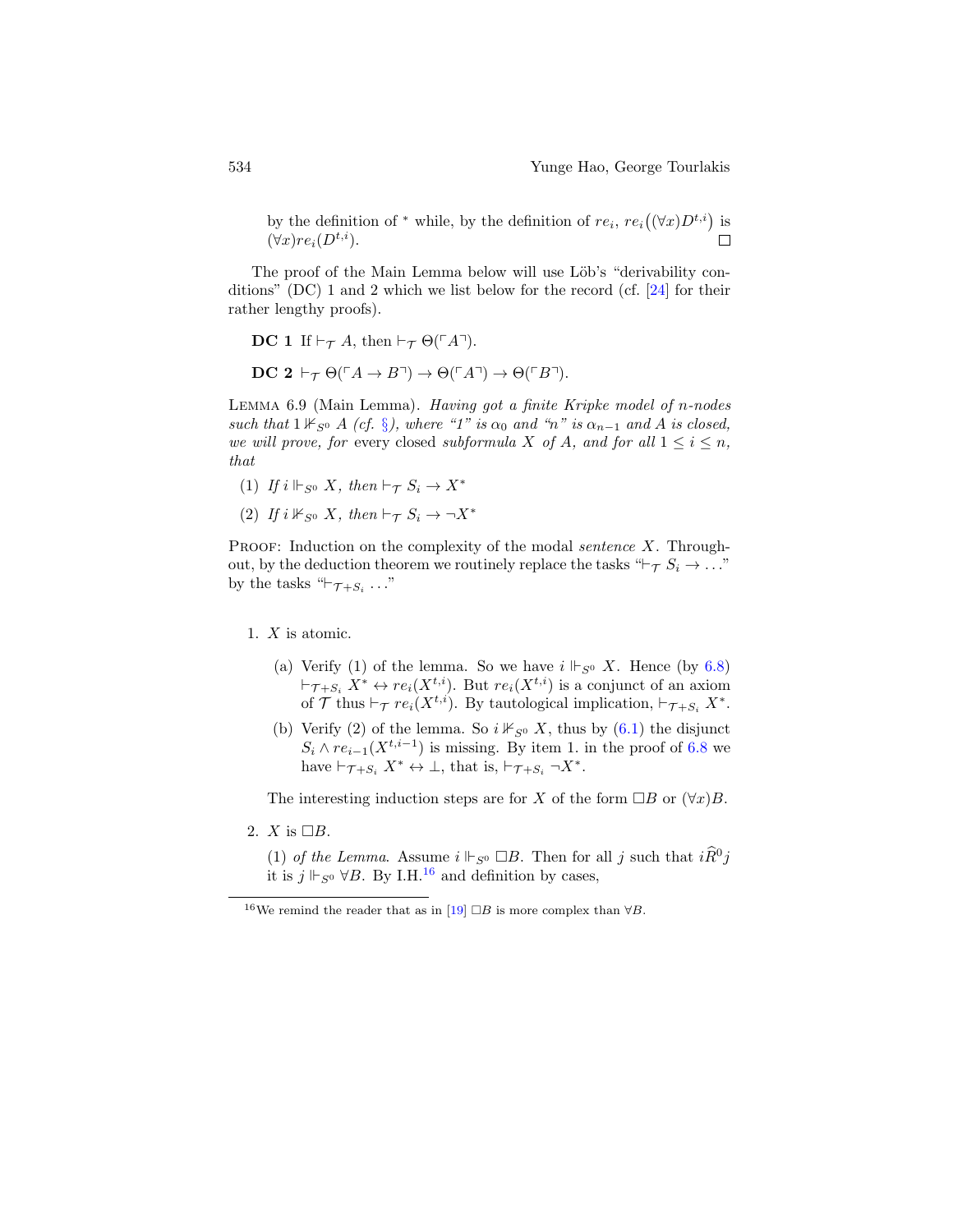<span id="page-22-0"></span>
$$
\vdash_{\mathcal{T}} \bigvee_{i \widehat{R}^0 j} S_j \to (\forall B)^*
$$

Applying DC1 then DC2 followed by modus ponens,

$$
\vdash_{\mathcal{T}} \Theta(\ulcorner \bigvee_{i \widehat{R}^0 j} S_j \urcorner) \to \Theta(\ulcorner (\forall B)^* \urcorner) \tag{*}
$$

By [6.2\(](#page-17-0)4)  $\vdash_{\mathcal{T}} S_i \to \Theta(\ulcorner \bigvee_{i \widehat{R}^0 j} S_j \urcorner)$  and hence, by (\*),

<span id="page-22-1"></span>
$$
\vdash_{\mathcal{T}} S_i \to \Theta(\ulcorner (\forall B)^* \urcorner) \tag{**}
$$

Now  $\vdash \forall B \to B$  (absolutely) and also  $\vdash_{\mathcal{T}} (\forall B)^* \to B^*$  since  $(\forall B)^*$  is  $\forall (B^*)$ . Hence, by DC1 and DC2,  $\vdash_{\mathcal{T}} \Theta(\ulcorner (\forall B)^{*\urcorner}) \to \Theta(\ulcorner B^{*\urcorner}).$ 

This and tautological implication from ([∗∗](#page-22-1)) yields

$$
\vdash_{\mathcal{T}} S_i \to \Theta(\ulcorner B^{*\urcorner})
$$

Noting that  $(\Box B)^*$  is  $\Theta(\ulcorner B^{*\urcorner})$ , this case is done.

(2) of the Lemma. Assume  $i \nvdash_{S^0} \Box B$ . Then for some j such that  $i\widehat{R}^0 j$  it is  $j\nVdash_{S^0} \forall B$ . We pick one such j.

By I.H.

<span id="page-22-2"></span>
$$
\vdash_{\mathcal{T}} S_j \to \neg(\forall B)^*
$$

hence  $\vdash_{\mathcal{T}} (\forall B)^* \rightarrow \neg S_j$ . By DC1 and DC2,  $\vdash_{\mathcal{T}} \Theta(\ulcorner (\forall B)^* \urcorner) \rightarrow$  $\Theta(\ulcorner \neg S_i \urcorner)$ , hence

$$
\vdash_{\mathcal{T}} \neg \Theta(\ulcorner \neg S_j \urcorner) \to \neg \Theta(\ulcorner (\forall B)^* \urcorner)
$$
\n
$$
\tag{\S\S}
$$

By [6.2\(](#page-17-0)3),  $i\widehat{R}^0 j$  yields  $\vdash_{\mathcal{T}} S_i \to \neg \Theta(\ulcorner \neg S_j \urcorner)$ . Therefore, a tautological implication using this and ([§§](#page-22-2)) derives

<span id="page-22-3"></span>
$$
\vdash_{\mathcal{T}} S_i \to \neg \Theta(\ulcorner (\forall B)^* \urcorner) \tag{***}
$$

By successive applications of axiom A7 of ML<sup>3</sup> we obtain  $\vdash_{ML^3}$  $\Box B \rightarrow \Box \forall B$ , hence (by definition of \* and arithmetical soundness, not proved in this paper),  $\vdash_{\mathcal{T}} (\Box B)^* \to (\Box \forall B)^*$ , that is,  $\vdash_{\mathcal{T}} \Theta(\ulcorner B^{*} \urcorner) \to$  $\Theta(\ulcorner(\forall B)^*\urcorner)$ . From  $(***)$  and the preceding we now get  $\vdash_{\mathcal{T}} S_i \to$  $\neg\Theta(\ulcorner B^{*} \urcorner), \text{ that is, } \vdash_{\mathcal{T}} S_i \to \neg (\Box B)^*.$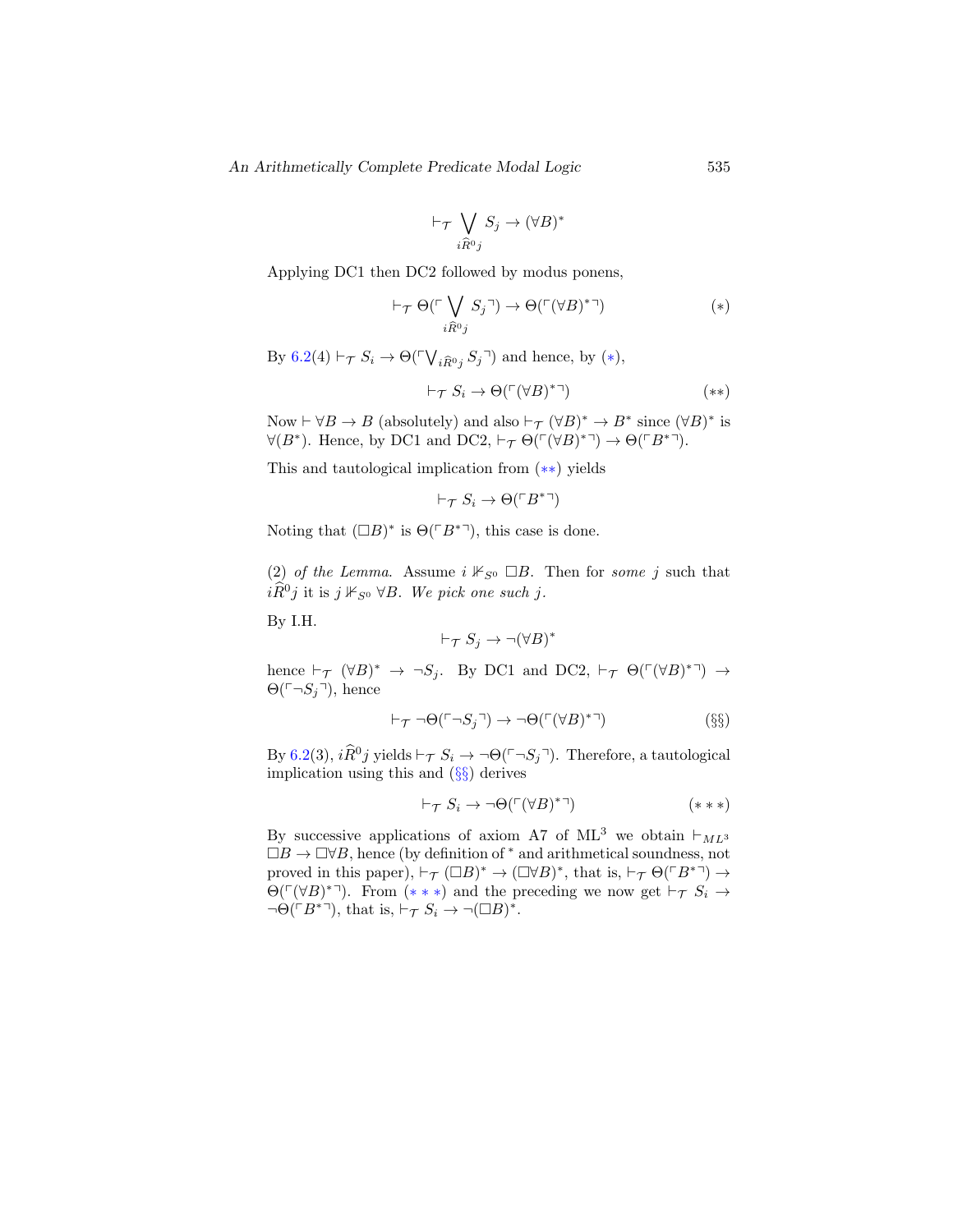- 3. X is  $(\forall x)B$ . If the quantification is not redundant, then the subformula  $B$  is not a sentence and the I.H. does not apply to it. Thus we proceed using [6.8](#page-20-0) instead.
- (I)  $(\forall x)B$  is classical. Thus

<span id="page-23-0"></span>
$$
\vdash_{\mathcal{T}+S_i} (\forall x) B^* \leftrightarrow re_i((\forall x) B) \tag{6.4}
$$

- (a) Now, if  $i \Vdash_{S^0} (\forall x)B$ , then  $\vdash_{\mathcal{T}} re_i((\forall x)B)$ . Tautological impli-cation and [\(6.4\)](#page-23-0) yield  $\vdash_{\mathcal{T}+S_i} (\forall x)B^*$ .
- (b) If  $i \nvDash_{S^0} (\forall x)B$ , then  $(\forall x)B$  is false in the world i, hence the true  $\neg(\forall x)B$  is in  $S_{\text{max}}^i(A)$ . Thus  $re_i(\neg(\forall x)B)$  is a conjunct of an axiom of  $\mathcal T$  and therefore  $\vdash_{\mathcal T} re_i(\neg(\forall x)B)$ , i.e.,  $\vdash_{\mathcal T} \neg re_i((\forall x)B)$ . [\(6.4\)](#page-23-0) now yields  $\vdash_{\mathcal{T}+S_i} \neg (\forall x)B^*$ .
- (II)  $(\forall x)B$  is not classical.
	- (a) Assume  $i \Vdash_{S^0} (\forall x)B$ .
		- Let  $\Box C$  be a topmost occurrence in  $(\forall x)B$  and  $\Box C \in S_{\max}^i(A).$

Let B' be B with said occurrence of  $\Box C$  replaced by T. Since  $i \Vdash_{S^0} (\forall x)B$  iff  $i \Vdash_{S^0} (\forall x)B'$  the I.H. yields

<span id="page-23-1"></span>
$$
\vdash_{\mathcal{T}+S_i} ((\forall x)B')^* \tag{6.5}
$$

The I.H. also yields  $\vdash_{\mathcal{T}+S_i} (\Box C)^*$ , hence  $\vdash_{\mathcal{T}+S_i} (\Box C)^* \leftrightarrow \top$ (recall that  $\top^*$  is by definition  $\top$ ). From the latter and the equivalence theorem we get  $\vdash_{\mathcal{T}+S_i} (\forall x) B^* \leftrightarrow (\forall x) B')^*$  and we are done by  $(6.5)$ .

- Let  $\Box C$  be a topmost occurrence in  $(\forall x)B$  and  $(\neg \Box C) \in$  $S_{\text{max}}^{i}(A)$ . This is entirely analogous with the above, but note that we replace here  $\Box C$  by  $\bot$  on the ML<sup>3</sup> side and by  $\perp^*$  on the  $\mathcal T$  side.
- (b) Assume  $i \nvDash_{S^0} (\forall x)B$ .
	- Let  $\Box C$  be a topmost occurrence in  $(\forall x)B$  and  $\Box C \in S_{\max}^i(A).$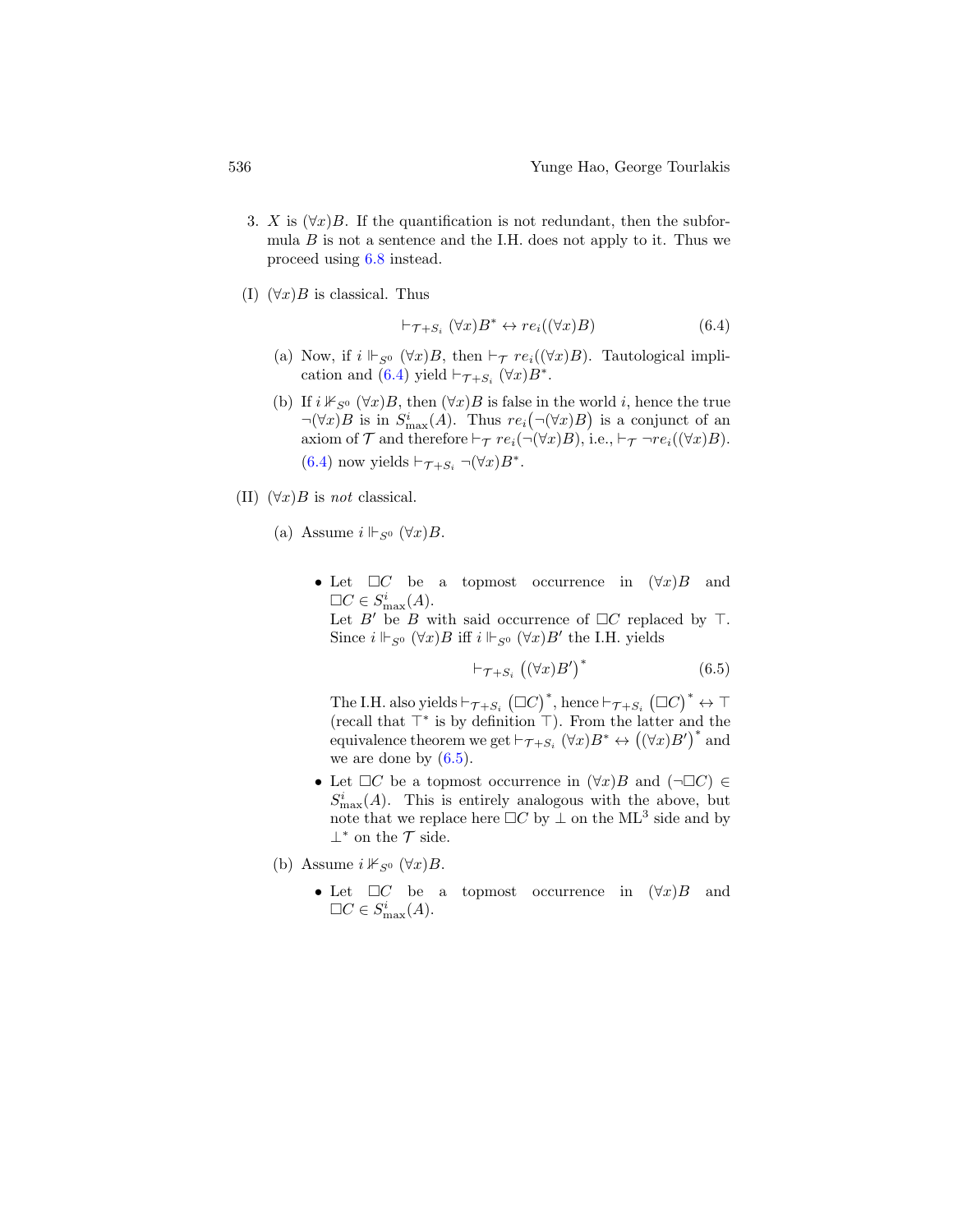Let B' be B with said occurrence of  $\Box C$  replaced by T. Since  $i \nvDash_{S^0} (\forall x)B$  iff  $i \nvDash_{S^0} (\forall x)B'$  the I.H. yields

<span id="page-24-0"></span>
$$
\vdash_{\mathcal{T}+S_i} \neg((\forall x)B')^* \tag{6.6}
$$

The concluding paragraph of this subcase proceeds exactly as in bullet one of (I): we have  $\vdash_{\mathcal{T}+S_i} (\forall x) B^* \leftrightarrow ((\forall x) B')^*$ but this time it is [\(6.6\)](#page-24-0) that yields  $\vdash_{\mathcal{T}+S_i} \neg(\forall x)B^*$ .

• The subcase where a topmost occurrence of  $\Box C$  in  $(\forall x)B$ satisfies  $(\neg \Box C) \in S^i_{\text{max}}(A)$  does not offer any new insights. □

**Proof of the main theorem.** By  $6.9$ , since A is a subformula of itself and  $1 \nvdash_{S^0} A$  we have  $\vdash_{\mathcal{T}} S_1 \to \neg A^*$ . By Lemma [6.2\(](#page-17-0)2)  $\mathcal{T} + S_1$  is consistent, hence so is  $\mathcal{T} + \neg A^*$ .<sup>[17](#page-0-1)</sup> Thus  $\nvdash_{\mathcal{T}} A^*$ . □

### 7. Concluding note

As remarked in  $[19]$  and more recently in  $[26]$ ,  $ML^3$ , being a first-order extension of GL due to the inclusion of the Löb axiom  $(46)$ , was meant to be a possible candidate for a modal first-order provability logic for (arithmetised provability in) PA.

Secondly, it was deliberately built as an extension of  $M<sup>3</sup>$  in order to remain a provability logic for classical pure first-order logic.

Indeed, the *conservation theorem* was proved (syntactically) for  $ML^3$ (as it was for  $M^3$ ) in [\[19\]](#page-27-3) verifying that the second design criterion was met.

Given the establishment of its semantic completeness with respect to reversewell-founded *finite* and transitive Kripke structures ([\[19\]](#page-27-3), and also in this paper), [\[19,](#page-27-3) [26\]](#page-27-2) conjectured that the first design criterion ought to be also met. A proof of this has been offered in the present paper.

This paper benefits from the idea in [\[30\]](#page-28-2) to show arithmetical completeness with respect to a finite extension of PA and also from Lemma [6.8](#page-20-0) which is only stated in  $[30]$  but it is proved here.

<sup>&</sup>lt;sup>17</sup>If  $\vdash_{\mathcal{T} + \neg A^*} \bot$ , then  $\vdash_{\mathcal{T}} A^*$  thus also  $\vdash_{\mathcal{T} + S_1} A^*$  contradicting the consistency of  $\mathcal{T} + S_1$ .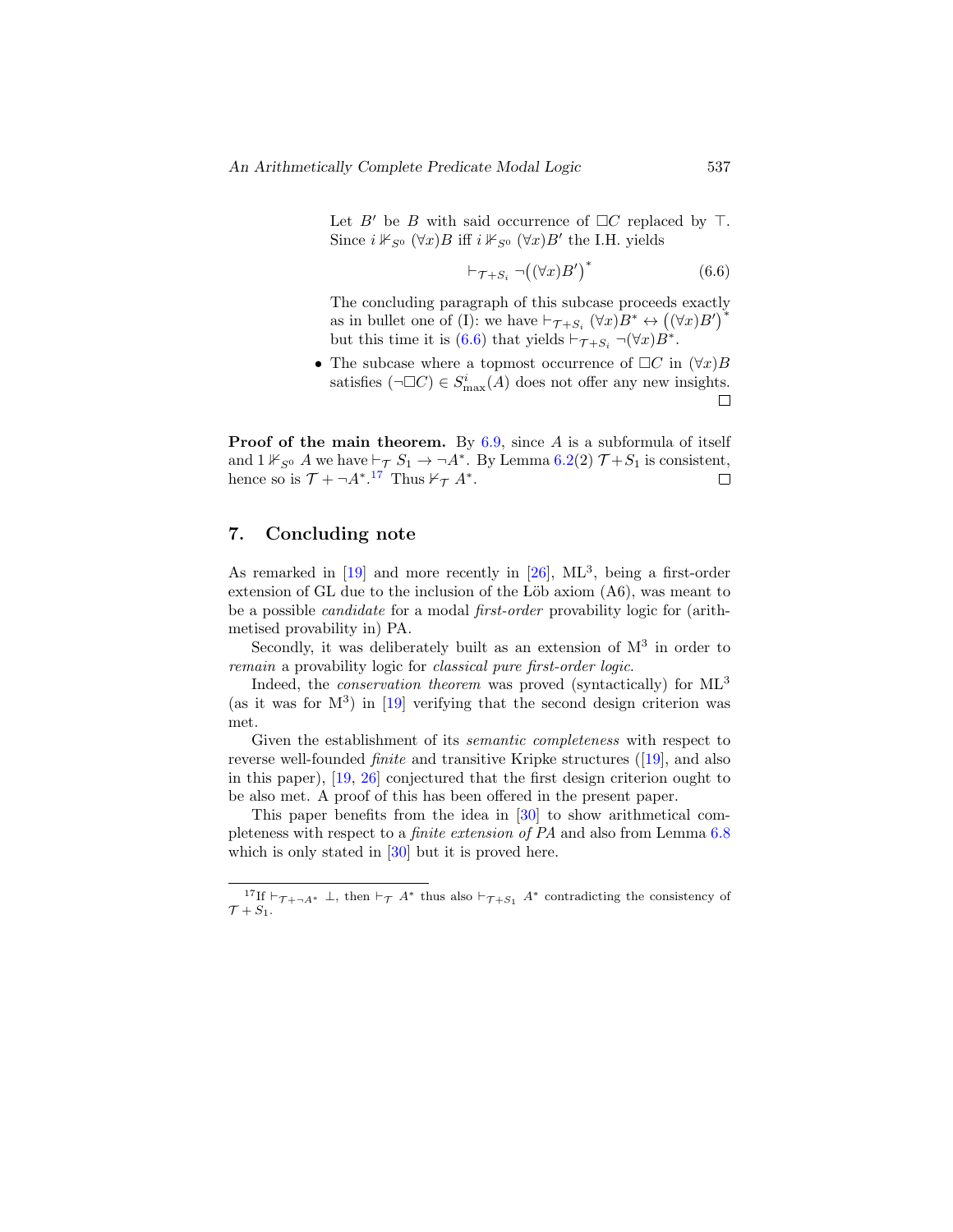Unlike  $\mathrm{QGL}^b$ , the ML<sup>3</sup> does not have *necessitation* as a primary rule and as a result has the added desirable attribute that some of its metatheoretical work be done directly, without Gentzenisation, using formulators to investigate the Hilbert-style axiom system [3.1—](#page-7-0)[\[20,](#page-27-12) [26\]](#page-27-2). The second of the preceding references shows that in the presence of all the other axioms, the addition of A7 is essential for arithmetical completeness, since all its arithmetical interpretations are provable in PA, but A7 is independent of the other axioms of  $ML^3$  (and  $M^3$ ).

Moreover, Craig's Interpolation holds both for the Gentzenisation GLTS of  $ML^3$  and the GTKS of  $M^3$  ([\[19\]](#page-27-3)), a property that fails for predicate modal logicsin general  $([5])$  $([5])$  $([5])$ .

[\[30\]](#page-28-2) does not remark on whether  $QGL<sup>b</sup>$  admits a Gentzenisation (cutfree or otherwise) but more remarkably it does not discuss the central importance of A7 as an axiom towards arithmetical completeness.

The origins of  $QGL^b$  and  $ML^3$  are quite distinct, as the former was built to answer "are there arithmetically complete first-order modal logics?" while the origin of  $ML^3$  (via its predecessor  $M^3$ ) was to build a modal first-order logic that can effectively simulate classical first-order equational proofs. Thus the former chose the "*opaque*"  $\Box$  to avoid known negative results—that hinge on the presence of a "transparent"  $\Box$ —towards arithmetical completeness, while the latter chose this very same feature for a totally different design reason: to enable  $M^3$  and  $ML^3$  to simulate, using  $\Box$ , the classical  $\vdash$  of a logic where  $A \vdash (\forall x)A$  is an unconstrained rule. This was carefully explained in  $[27, 28]$  $[27, 28]$ —see also the quotation from  $[27, 28]$  in the present paper, on p. 4, first bullet—where we also explicate the choice of A7 (second bullet) as the modal counterpart of the classical  $A \vdash (\forall x)A$ . A7 appears to have been adopted without any obvious rationale in [\[30\]](#page-28-2), mentioned only in passing as an assumption on which the normal form of modal formulae is based (*loc. cit.*, remark below Definition 2.1 on p. 3).

### References

- <span id="page-25-1"></span>[1] S. Artemov, G. Dzhaparidze, Finite Kripke Models and Predicate Logics of Provability, Journal of Symbolic Logic, vol. 55(3) (1990), pp. 1090-1098, DOI: [https://doi.org/10.2307/2274475.](https://doi.org/10.2307/2274475)
- <span id="page-25-0"></span>[2] A. Avron, On modal systems having arithmetical interpretations, Journal of Symbolic Logic, vol. 49(3) (1984), pp. 935–942, DOI: [https://doi.org/](https://doi.org/10.2307/2274147) [10.2307/2274147.](https://doi.org/10.2307/2274147)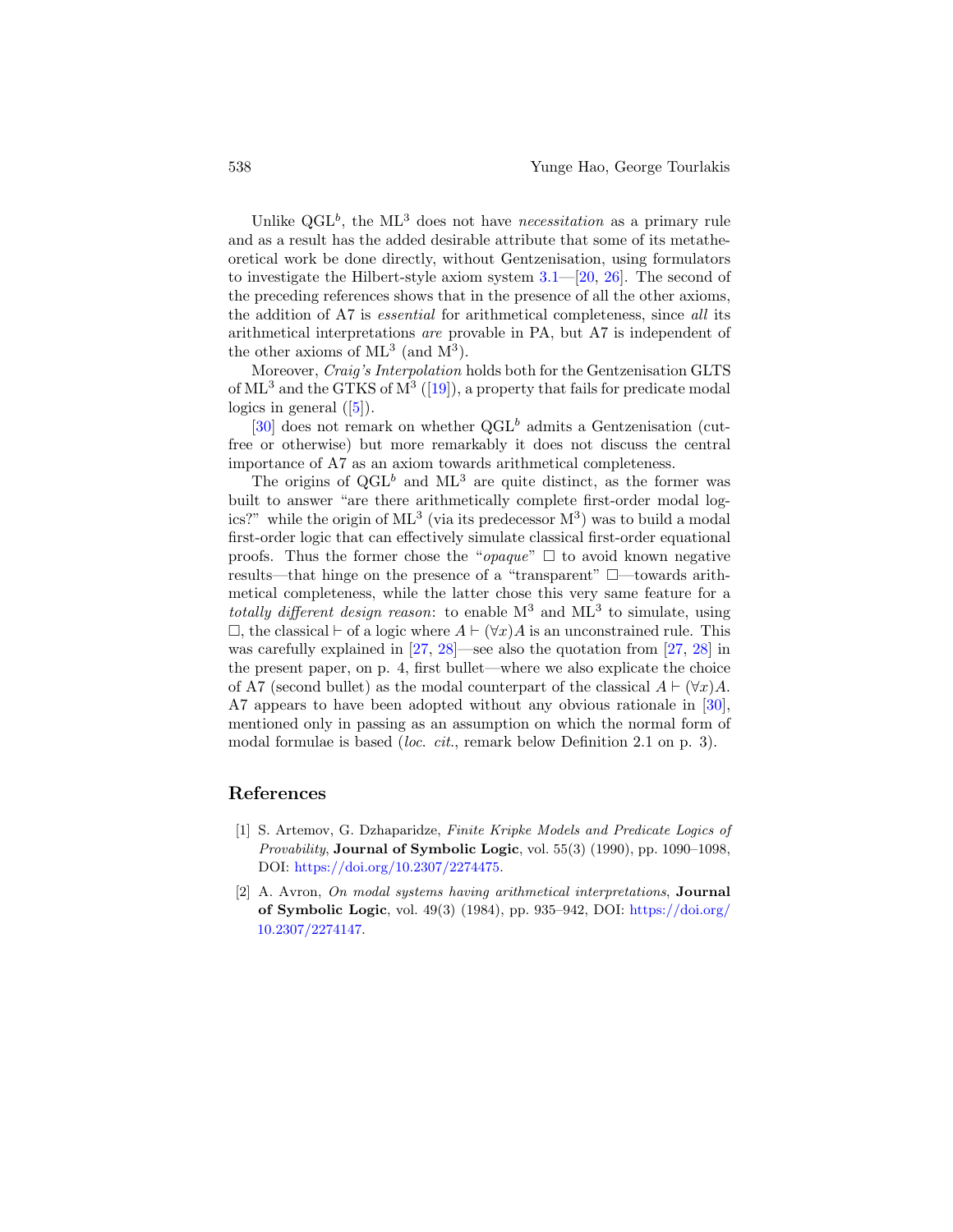- <span id="page-26-0"></span>[3] G. Boolos, **The logic of provability**, Cambridge University Press (2003), DOI: [https://doi.org/10.1017/CBO9780511625183.](https://doi.org/10.1017/CBO9780511625183)
- <span id="page-26-3"></span>[4] E. W. Dijkstra, C. S. Scholten, Predicate Calculus and Program Semantics, Springer, New York (1990), DOI: [https://doi.org/10.1007/978-1-](https://doi.org/10.1007/978-1-4612-3228-5) [4612-3228-5.](https://doi.org/10.1007/978-1-4612-3228-5)
- <span id="page-26-12"></span>[5] K. Fine, Failures of the interpolation lemma in quantfied modal logic, Journal of Symbolic Logic, vol. 44(2) (1979), pp. 201–206, DOI: [https://doi.org/10.2307/2273727.](https://doi.org/10.2307/2273727)
- <span id="page-26-7"></span>[6] F. Gao, G. Tourlakis, A Short and Readable Proof of Cut Elimination for Two First-Order Modal Logics, Bulletin of the Section of Logic, vol. 44(3/4) (2015), DOI: [https://doi.org/10.18778/0138-0680.44.3.4.03.](https://doi.org/10.18778/0138-0680.44.3.4.03)
- <span id="page-26-6"></span>[7] K. Gödel, Eine Interpretation des intuitionistischen Aussagenkalkuls, Ergebnisse Math, vol. 4 (1933), pp. 39–40.
- <span id="page-26-4"></span>[8] D. Gries, F. B. Schneider, A Logical Approach to Discrete Math, Springer, New York (1994), DOI: [https://doi.org/10.1007/978-1-4757-3837-7.](https://doi.org/10.1007/978-1-4757-3837-7)
- <span id="page-26-2"></span>[9] D. Gries, F. B. Schneider, Adding the Everywhere Operator to Propositional Logic, Journal of Logic and Computation, vol.  $8(1)$  (1998), pp. 119–129, DOI: [https://doi.org/10.1093/logcom/8.1.119.](https://doi.org/10.1093/logcom/8.1.119)
- <span id="page-26-10"></span>[10] D. Hilbert, W. Ackermann, Principles of Mathematical Logic, Chelsea, New York (1950).
- <span id="page-26-9"></span>[11] D. Hilbert, P. Bernays, Grundlagen der Mathematik I and II, Springer, New York (1968), DOI: [https://doi.org/10.1007/978-3-642-86894-8.](https://doi.org/10.1007/978-3-642-86894-8)
- <span id="page-26-1"></span>[12] G. Japaridze, D. de Jongh, The Logic of Provability, [in:] S. R. Buss (ed.), Handbook of Proof Theory, Elsevier Science B.V. (1998), pp. 475–550, DOI: [https://doi.org/10.1016/S0049-237X\(98\)80022-0.](https://doi.org/10.1016/S0049-237X(98)80022-0)
- <span id="page-26-5"></span>[13] F. Kibedi, G. Tourlakis, A Modal Extension of Weak Generalisation Predicate Logic, Logic Journal of IGPL, vol.  $14(4)$  (2006), pp. 591-621, DOI: [https://doi.org/10.1093/jigpal/jzl025.](https://doi.org/10.1093/jigpal/jzl025)
- <span id="page-26-11"></span>[14] S. Kleene, Introduction to metamathematics, North-Holland, Amsterdam (1952).
- <span id="page-26-8"></span>[15] S. A. Kripke, A completeness theorem in modal logic, Journal of Symbolic **Logic**, vol. 24(1) (1959), pp. 1–14, DOI: [https://doi.org/10.2307/2964568.](https://doi.org/10.2307/2964568)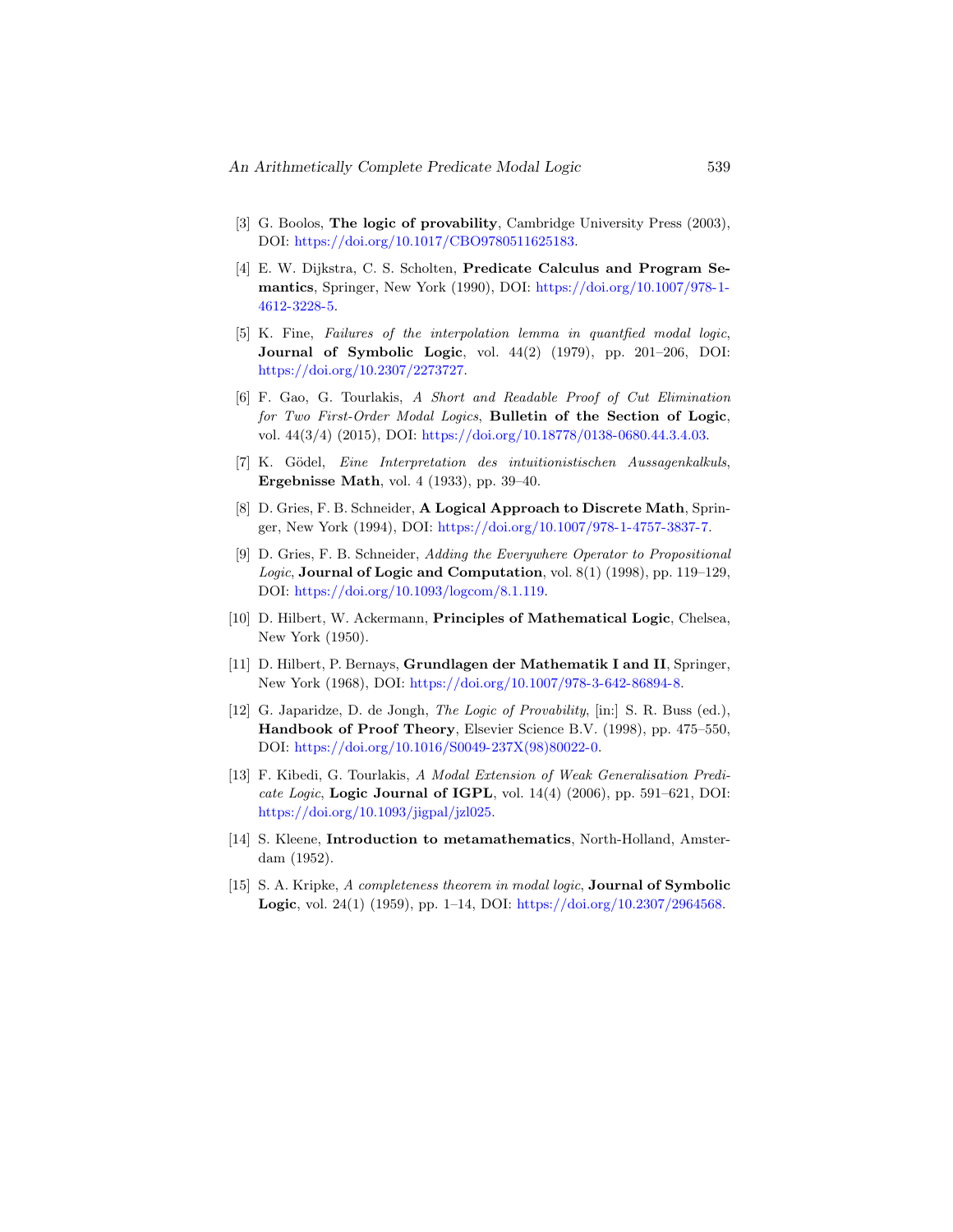- <span id="page-27-8"></span>[16] E. Mendelson, Introduction to Mathematical Logic, 3rd ed., Wadsworth & Brooks, Monterey, CA (1987), DOI: [https://doi.org/10.1007/](https://doi.org/10.1007/978-1-4615-7288-6) [978-1-4615-7288-6.](https://doi.org/10.1007/978-1-4615-7288-6)
- <span id="page-27-1"></span>[17] F. Montagna, The predicate modal logic of provability, Notre Dame Journal of Formal Logic, vol. 25(2) (1984), pp. 179-189, DOI: [https:](https://doi.org/10.1305/ndjfl/1093870577) [//doi.org/10.1305/ndjfl/1093870577.](https://doi.org/10.1305/ndjfl/1093870577)
- <span id="page-27-11"></span>[18] Y. Schwartz, G. Tourlakis, On the Proof-Theory of two Formalisations of Modal First-Order Logic, Studia Logica, vol. 96(3) (2010), pp. 349–373, DOI: [https://doi.org/10.1007/s11225-010-9294-y.](https://doi.org/10.1007/s11225-010-9294-y)
- <span id="page-27-3"></span>[19] Y. Schwartz, G. Tourlakis, On the proof-theory of a first-order extension of  $GL$ , Logic and Logical Philosophy, vol. 23(3) (2013), pp. 329-363, DOI: [https://doi.org/10.12775/llp.2013.030.](https://doi.org/10.12775/llp.2013.030)
- <span id="page-27-12"></span>[20] Y. Schwartz, G. Tourlakis, A proof theoretic tool for first-order modal logic, Bulletin of the Section of Logic, vol.  $42(3/4)$  (2013), pp. 93–110.
- <span id="page-27-9"></span>[21] J. R. Shoenfield, Mathematical Logic, Addison-Wesley, Reading, MA (1967).
- <span id="page-27-4"></span><span id="page-27-0"></span>[22] C. Smorynski, Self-Reference and Modal Logic, Springer, New York (1985), DOI: [https://doi.org/10.1007/978-1-4613-8601-8.](https://doi.org/10.1007/978-1-4613-8601-8)
- <span id="page-27-13"></span>[23] R. M. Solovay, Provability interpretations of modal logic, Israel Journal of Mathematics, vol. 25(3–4) (1976), pp. 287–304, DOI: [https://doi.org/10.](https://doi.org/10.1007/bf02757006) [1007/bf02757006.](https://doi.org/10.1007/bf02757006)
- <span id="page-27-10"></span>[24] G. Tourlakis, Lectures in Logic and Set Theory, Volume 1: Mathematical Logic, Cambridge University Press, Cambridge (2003), DOI: [https://doi.org/10.1017/CBO9780511615559.](https://doi.org/10.1017/CBO9780511615559)
- <span id="page-27-7"></span>[25] G. Tourlakis, Mathematical Logic, John Wiley & Sons, Hoboken, NJ (2008), DOI: [https://doi.org/10.1002/9781118032435.](https://doi.org/10.1002/9781118032435)
- <span id="page-27-2"></span>[26] G. Tourlakis, A new arithmetically incomplete first-order extension of GL all theorems of which have cut free proofs, Bulletin of the Section of **Logic**, vol. 45(1) (2016), pp. 17–31, DOI: [https://doi.org/10.18778/0138-](https://doi.org/10.18778/0138-0680.45.1.02) [0680.45.1.02.](https://doi.org/10.18778/0138-0680.45.1.02)
- <span id="page-27-5"></span>[27] G. Tourlakis, F. Kibedi, A modal extension of first order classical logic. Part I, Bulletin of the Section of Logic, vol.  $32(4)$   $(2003)$ , pp.  $165-178$ .
- <span id="page-27-6"></span>[28] G. Tourlakis, F. Kibedi, A modal extension of first order classical logic. Part II, Bulletin of the Section of Logic, vol. 33 (2004), pp. 1–10.